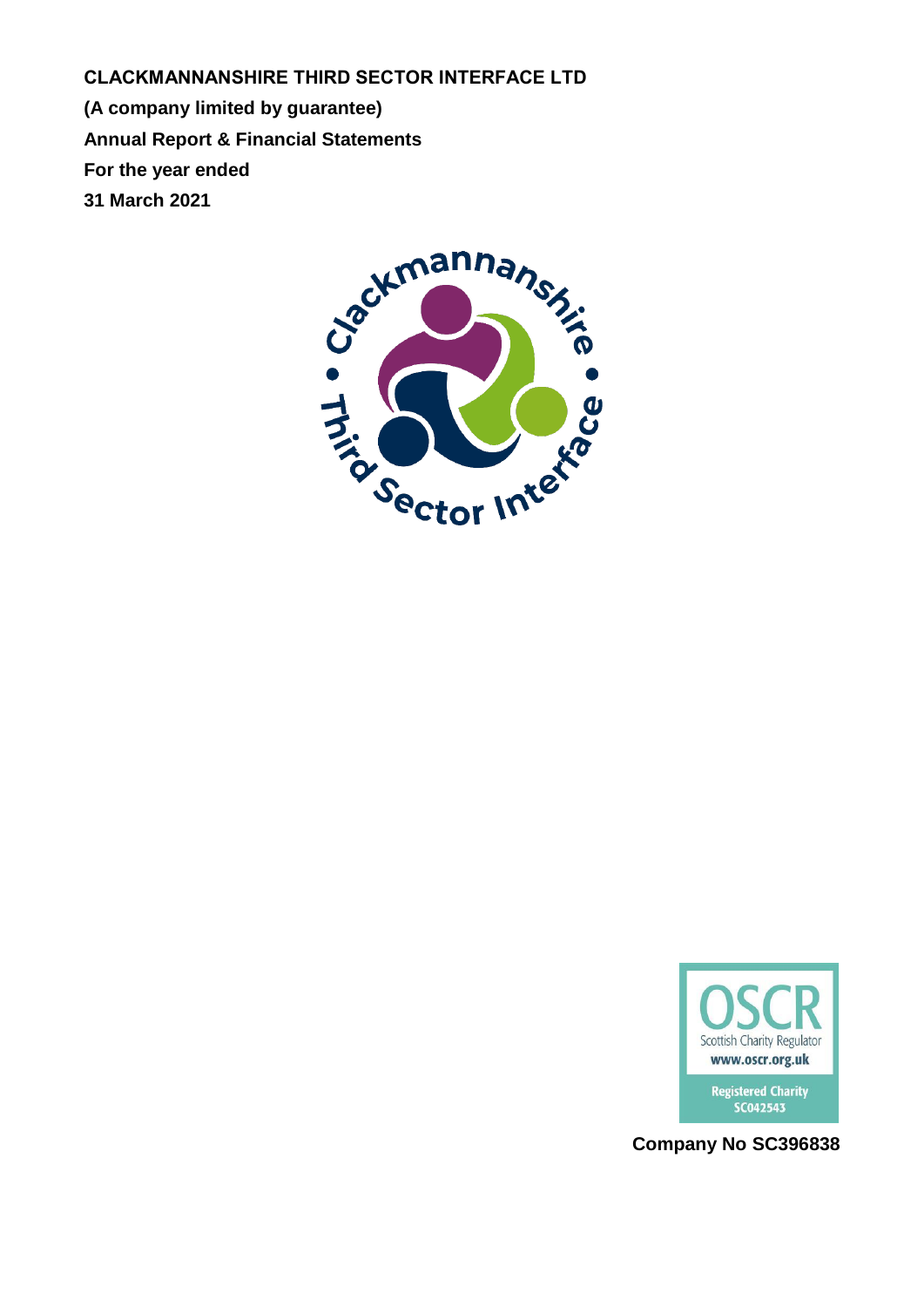# ANNUAL REPORT & FINANCIAL STATEMENTS

FOR THE YEAR ENDED 31 MARCH 2021

## **CONTENTS**

| $2 - 8$   |
|-----------|
|           |
|           |
|           |
|           |
| $13 - 24$ |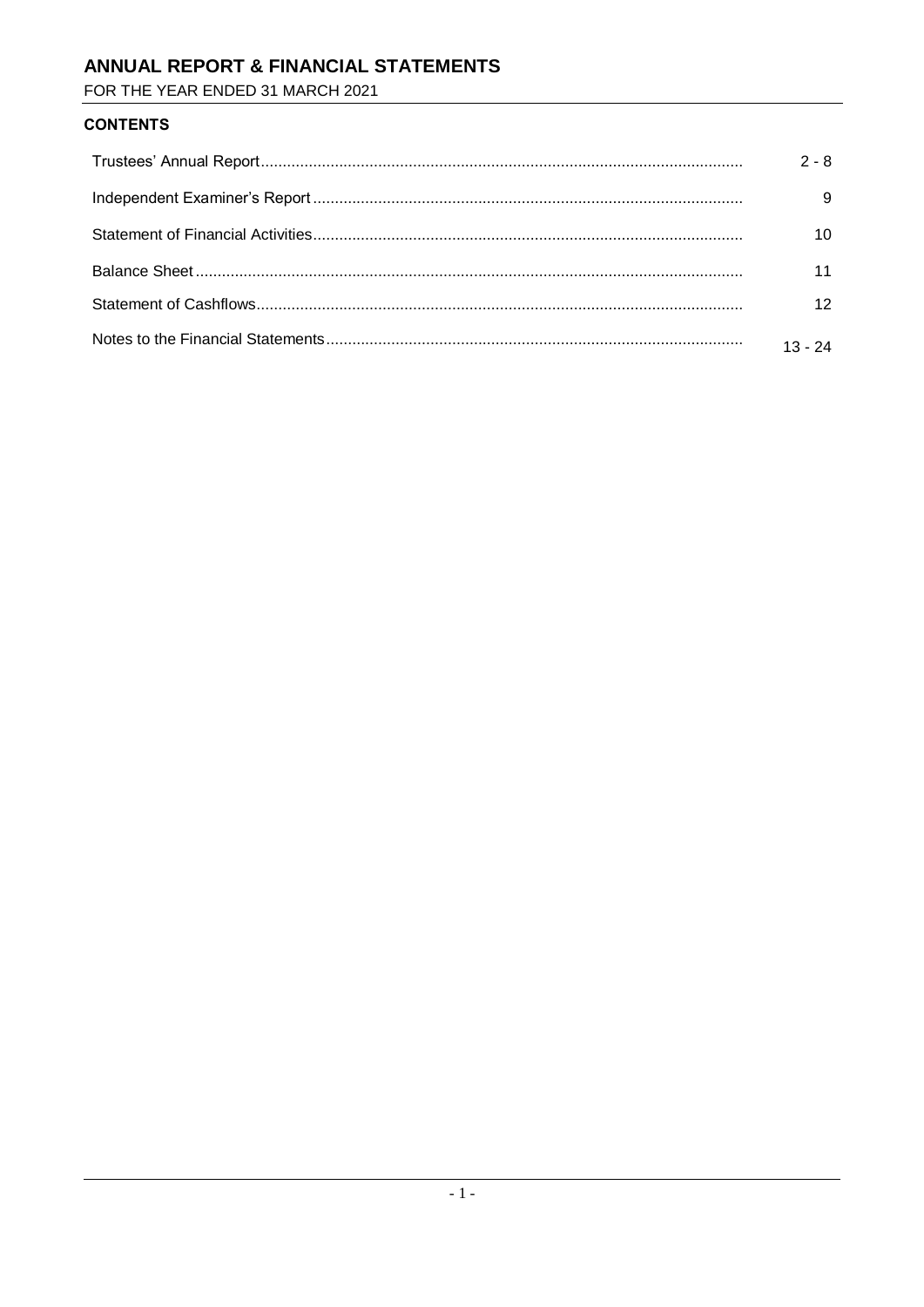The trustees, who are the directors of the company for the purposes of company law, are please to present their report and financial statement together with the independent examiner's report for the year ended 31<sup>st</sup> March 2021.

### **OBJECTIVES & ACTIVITIES**

### **Objects**

The objects of the charity are to act as strategic enablers in the development of the Third Sector in Clackmannanshire by:

- Acting as the principal conduit for this type of work between the Scottish Government, Local Authority and any other body which seeks to assist in the development of the Third Sector in Clackmannanshire.
- Advancing community development throughout the Clackmannanshire local authority area.
- Promoting civic responsibility, social enterprise, volunteering and the voluntary sector within Clackmannanshire.
- Providing more effectiveness and efficiency to charities and third sector organisations within Clackmannanshire.

### **ACHIEVEMENTS & PERFORMANCE**

The financial year ending 31<sup>st</sup> March 2021 has been marked and shaped almost completely by the onset of the Covid-19 pandemic in March 2020 and has resulted in extensive work by CTSI and its staff to support the third sector and its critical role in supporting communities and local residents impacted by the pandemic. This work still continues currently and will shape the planning for 2021/22.

In mid March 2020, CTSI staff moved to home working and by 23<sup>rd</sup> March 2020 the office had closed completely. CTSI was fortunate to have already an online digital system established and a set of training laptops that could be adapted for immediate use. This ensured that the staff could be linked and connected to members and partners and they established quickly the Community Care Guide that became the central source directory used by all partners locally. In each community, CTSI liaised with local development trusts or community anchor organisations to provide volunteers, funding and support to allow them to service their communities. Where there was limited support or volunteers had to shield, CTSI knitted together alternative solutions using member organisations.

CTSI worked to support the Council emergency care team and provided and managed in addition, a team of new volunteers to provide help for prescriptions, food deliveries, dog walking or simply checking on people who would normally be supported by families and friends. The Trustees took an early decision to release reserves to groups who could provide emergency services and this in turn was repaid by the Council once funding came through via Scottish Government. This proved to be key to ensuring that local people were given the support they needed, especially families immediately. The Trustees can report that the work of CTSI staff has been exceptional and recognised widely by local partners. 89% of members reported that they received good/very good support (with 11% reporting it was not relevant) and that 95% reporting they also received financial support.

Early on, it became clear that digital exclusion was causing significant issues for some families, and so the new Techshare scheme was established. This allowed people to donate old devices, for them to be safely upgraded and checked and released with data, if required and training, to allow for digital access for isolated people and families needing additional devices. This allowed for example children in vulnerable situations to continue to receive support from extended family members. The Techshare scheme has provided 120 devices, including Connecting Scotland devices and continues to work with Education CLD and is now funded through SCVO and the National Lottery for Communities to continue its work through to 2022. CTSI staff also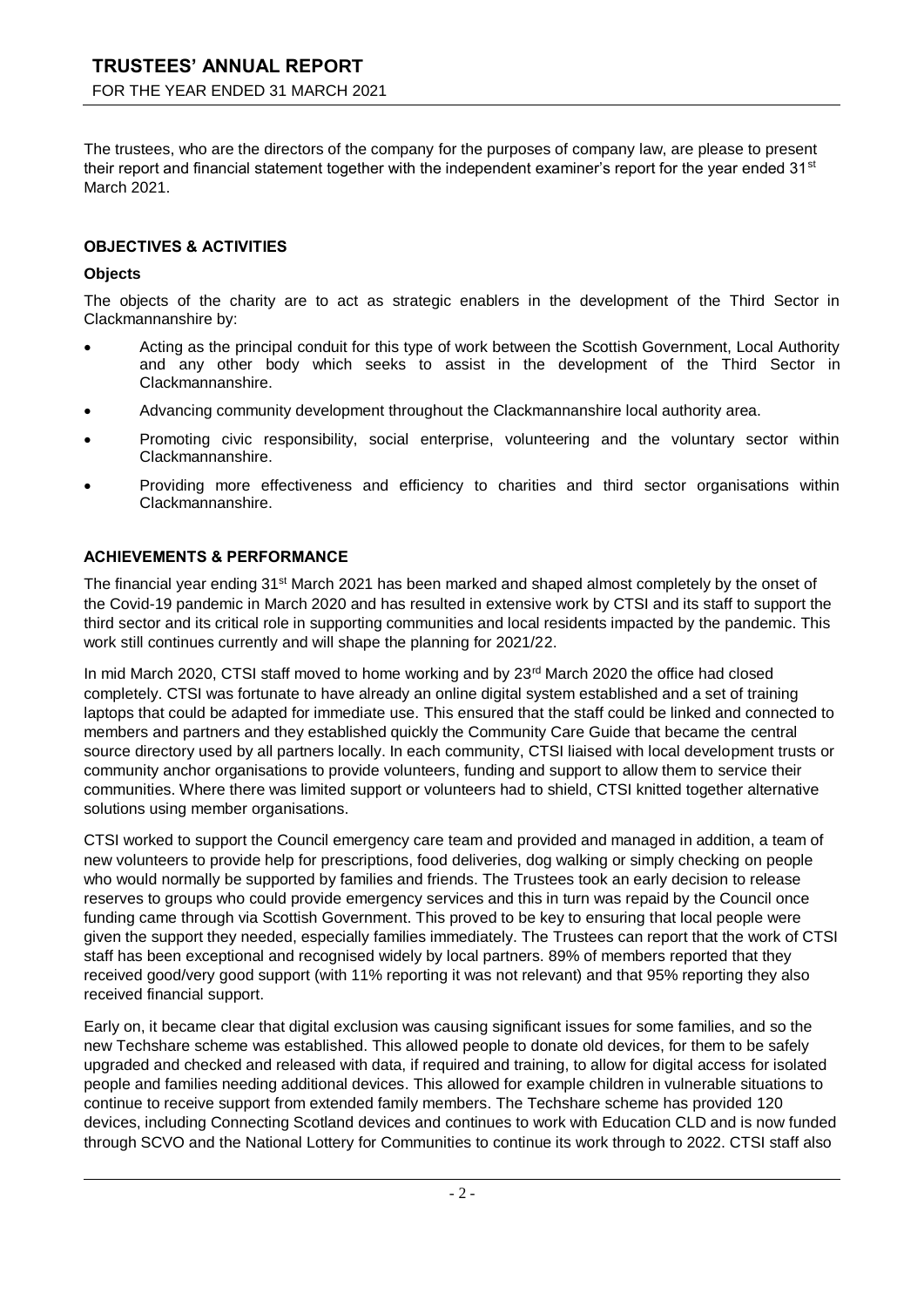helped administer the Save the Children grant fund alongside Homestart Clackmannanshire which helped 81 families and 197 children with capital items.

CTSI staff helped third sector members apply for a range of relevant funds and also administered and released more funding via the Wellbeing Fund, Supporting Communities Lottery Fund and Corra Foundation. Ensuring this continued flow of funding to members and providing advice on all aspects of furlough and government funding, has helped ensure that 85% of members report being very secure or secure going forward at the close of the reporting year.

As the first lockdown came to an end, CTSI helped provide a range of materials for reopening and a small grants scheme for specific members' needs alongside a series of advisory recovery sessions. The Trustees can report that this was welcomed by the members and enabled many to open safely in Summer 2020. In addition, CTSI applied for funding from Scotland's Towns Partnership and produced over 40 banners for local communities to highlight safe opening and welcome back messages. It also helped fund the production of a video promoting the new ebikes and the development of the new online Forth Valley Social Enterprise Directory which will be launched in Summer 2021.

As many members could not hold their normal fundraising events at Christmas, CTSI produced a #Buythegoodstuff raffle with all tickets and prizes provided and this raised over £12,000 for members directly. The success of this provision has led to the involvement by CTSI in delivering a new Clacks Community Lottery scheme due to be launched in Summer 2021.

CTSI staff remained working at home throughout the year, and in December 2020, the Community Asset Transfer (CAT) concluded on its office, the Glebe Hall in Alloa. The Trustees had already taken the decision that the building was too risky in terms of its current condition to proceed, but the CAT was also refused by the Council. The Trustees took the decision that the proposed repair and maintenance lease was likely to be too costly ongoing to the charity to proceed with, and took the decision to leave the building with immediate effect. Clacks CAB, who were CTSI's sub tenants, has subsequently taken over the lease on a full repair and maintenance basis with the council, based on the building report subsequently carried out by the Council. The Trustees report that CTSI will be moving to a new shop-front premises on Alloa High Street which offers an excellent visible position for the organisation at very good value. Staff will continue to work from home until September 2021 when a blended working approach will be adopted.

Despite the continued challenges brought about by the Covid-19 pandemic through the year, CTSI has continued to provide its range of services to members and within a couple of months of the first lockdown, was operating all its normal community breakfasts, forums and training to members in an online manner. The range of bulletins provided has remained a critical way of connecting to members and sharing information. This was enhanced with the launch of a new fresh branding for the organisation, to mark its 10<sup>th</sup> anniversary at the AGM in November 2021. The Forth Valley Conference was postponed in February 2020, but was held successfully online by the three TSIs in February 2021 and attended by over 200 people. Other events, like the Funders' Fayre and Volunteers' Week were also adapted and presented online successfully.

CTSI's Chief Officer was involved in providing evidence to the Equalities and Human Rights Committee in September 2020 along with two other TSI Chief Officers and also presented to committee on public access to Parliament and Public Office in January 2021.

CTSI has been a lead on communication for the developing TSI Scotland Network and was instrumental in producing the Manifesto for Change that set out the five key areas for change that the TSI Scotland Network is seeking for the new government. This was distributed from October 2020 onwards. This document forms the backdrop of CTSI's own strategic development planning, along with the Scottish Government TSI Outcomes Framework, and the local development work that Clackmannanshire Council is doing in conjunction with Scottish Government around developing a Wellbeing Economy, focused on community wealth-building.

CTSI consulted with its members through Autumn 2019, and launched its five new strategic priorities at the AGM in November 2020 and has since developed a plan of work, titled *Creating a Fairer Future for Clackmannanshire* which outlines the work that will be carried out and the outcomes it aims to achieve.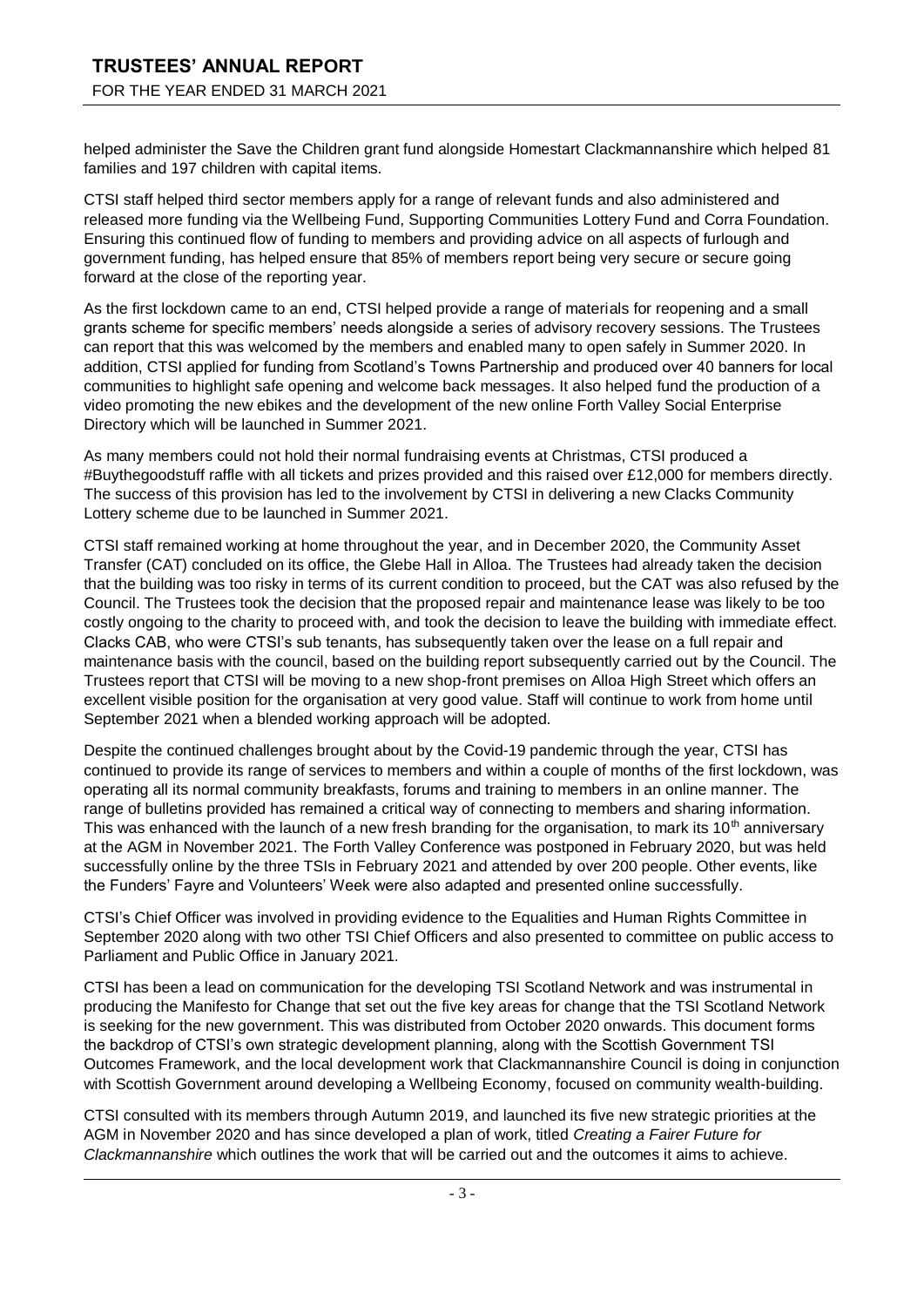Though the year, CTSI has been working hard to improve the management of its membership data and now there is a clearer breakdown and data management system in place. We continue to work on updating our filing and ensuring the safe management of information.

The Trustees recognise the significant work and commitment of the sector over the last year and of its staff and are grateful for the dedication, professionalism, collaboration and compassion they have shown in a very difficult period.

### **KEY ACHIEVEMENTS FOR 2020/21**

- Member numbers are now reduced through a dedicated review of information management. 96% of partners believe that CTSI shares relevant local and national information with its members, partners, and wider networks.
- CTSI created a Community Care Guide used extensively by partners, and supported new funding reaching key critical organisations helping meet local needs.
- CTSI helped support a new Food Insecurity Group during the pandemic and development to form links to strategic planning as a sub-group of the local Tackling Poverty Partnership. This has now helped move forward the Clacks Good Food partnership which has just been accepted to the UK-wide Sustainable Food Places Network and aims to help develop ways to reduce food insecurity locally.
- Communities Development Forum now extended to cover all local community facilities and attended by up to 20 groups.
- 85% of members believe CTSI has helped their organisation feel more connected with partners over the last year.
- Through CTSI forums and networks, 88% of partners feel more connected to other organisations (with the remaining indicating it was not a relevant question for them)
- CTSI supported around 700 new volunteers to become involved through the pandemic linking them to local organisations. CTSI continues to support a self-service model using Volunteering Clackmannanshire page to help promote roles. Volunteering Clackmannanshire Facebook page has seen almost 100% growth in engagement from Q1 (669) to Q4 (1301), with 2244 engaging in Q2 indicative of increased interest in volunteering across Clackmannanshire.
- CTSI's Team Leader for Volunteering was part of a working group redesigning the Volunteer Friendly Award which was launched in Volunteers' Week 2021.
- Our annual Forth Valley Conference was attended by over 200 people as an online event.
- New Forth Valley Social Enterprise Network online directory is underway and will be launched in September 2021 with around 170 social enterprises being featured.
- #BuytheGoodStuff map was updated and a raffle held to promote local social enterprises and benefit local third sector members.
- Work continued on the Active Travel Hub for Alloa as part of the Caring Places development work for the town and a new community benefit organisation will be established to operate the new facility.
- New Community Health Champion programme was established with funding from the Alliance, with SVE and Forth Valley College.
- CTSI has developed a new Community Benefits Wishlist with Social Value experts, Samtaler, and worked with Clackmannanshire Council procurement manager to introduce its use. CTSI is also working with NHS Forth Valley and its neighbouring TSIs to launch the use of the NHS Community Benefits portal to local grassroot community groups.
- CTSI has formed five new volunteer stitiching groups to start the production of the new Clackmannanshire Tapestries designed to be part of the Great Tapestry of Scotland.
- Regional collaboration by the Forth Valley TSIs lead to a consultation for
- 91% of partners indicated the new Creating a Fairer Future for Clackmannanshire plan reflected the priorities of the area.
- 100% of partners said they would recommend CTSI as a partner to work with.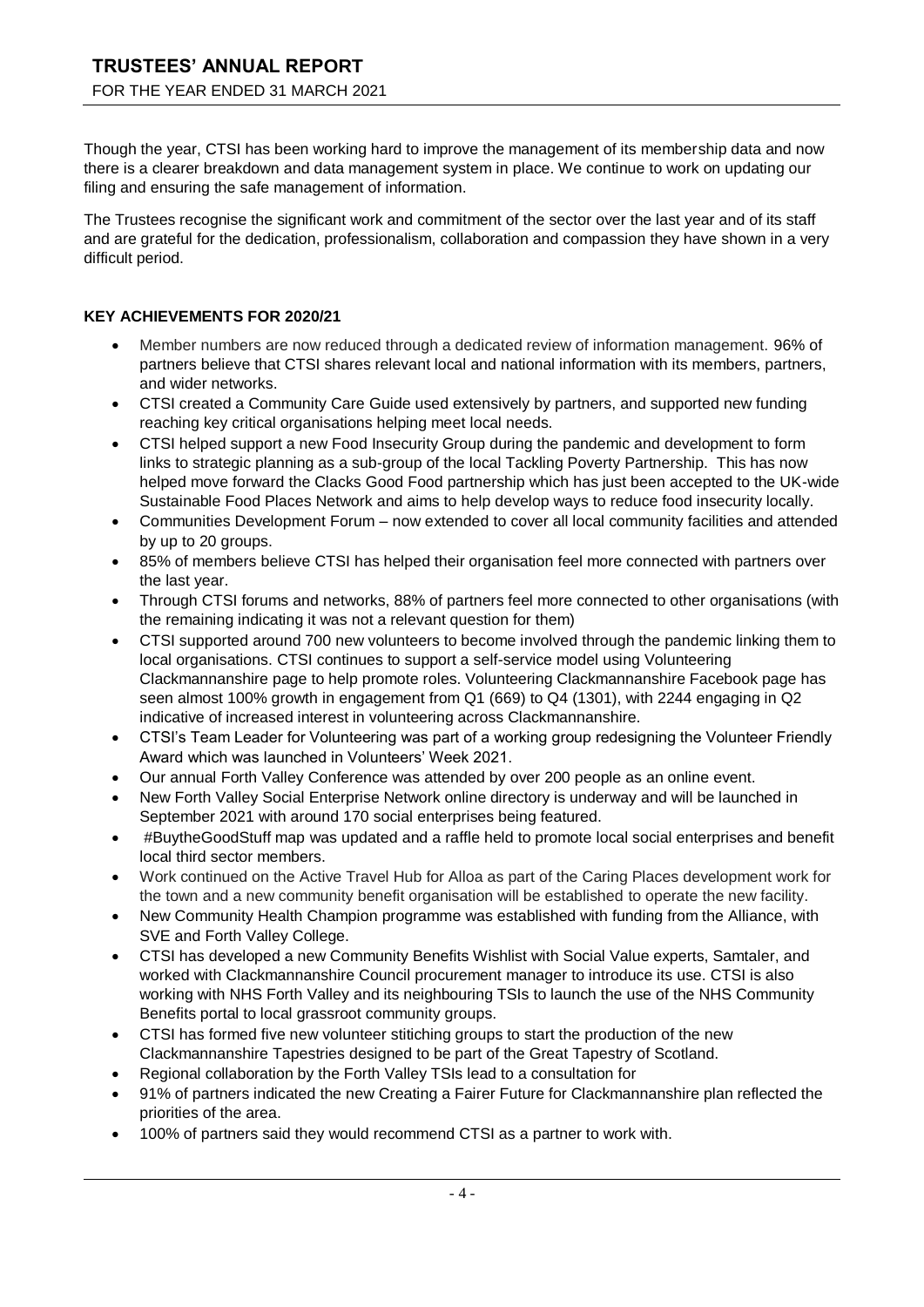## **REPRESENTATION BY CTSI**

CTSI continues to be involved in wide range of decision-making partnerships with representation and involvement by its staff and members on:

- CTSI Chief Officer and Team Leader are providing interim chair and coordinating role for the Community Justice Partnership and have been since January 2021. They have helped partners review the CJP Strategic Plan and are undertaking an update of the Action Plan.
- CTSI Team Leader is providing leadership of the third sector children's organisations in developing the new Children and Young People's Service Plan in conjunction with the newly appointed Chief Social Worker.
- CTSI is heavily involved in updating and consulting on the Local Employability Partnership and helping lead on the review of the local Community Learning and Development (CLD) Plan currently.
- CTSI Chief Officer sits as a director on the Alloa First BID and has taken a leadership role in developing Love Local messaging to support local businesses including third sector organisations across Clackmannanshire.
- CTSI Chief Officer is member of the Integrated Joint Board (IJB), Strategic Planning Group and the new Transforming Care Board for Health and Social Care. The Health and Social Care Forum and other 'lived experience' networks supported by active role of CTSI or third sector groups for mental health, carers, autism and dementia are listened to and consulted with.
- CTSI and SVE played a key role in the development and co-production of a consultation on the quality of care provided to people aged 60 years and over and a new Commissioning Consortium.
- CTSI provides updates to the Community Planning Partnership through the Communities Action Plan and raises issues coming to light on community empowerment, resilience etc. raised through the Joint Development Trust Forum.
- 89% of members believe CTSI supports the third sector to influence and contribute towards local and national decision-making, leading to better support for people and communities.
- 87% of partners feel CTSI supports the third sector to influence and contribute to local and national decision-making. (13% neither agree nor disagree).
- 100% of partners believe CTSI are supportive of the third sector and has built strong relationships.
- CTSI Chief Officer is now one of the TSI Scotland Network representatives on the Community Planning Improvement Board.

## **FINANCIAL REVIEW**

The income for the year was £454,148 (2020: £352,779) principally from grants and expenditure was £446,742 (2020: £344,156) which resulted in a surplus of £7,406 (2020: £8,623).The unrestricted reserves have increased to £68,719 (2020: £61,487) and restricted funds have increased to £22,705 (2020: £22,531). However, the overall financial position of the charity has improved and the net current assets of the charity increased to £91,424 (2020: £70,701). The board is happy that the current position is safely within the requirements of the charity's reserves policy and significant savings have been achieved throughout the operations which have been redirected to services and staff costs that support the sector and its members. With the departure from the Connect Centre in December 2020, the Trustees took the decision to remove all outstanding depreciation of items listed including a small outstanding amount on tenant's improvements associated with that building. With the move to a new office planned for Autumn 2021, it is expected that there will be some associated costs, but these will be set against a rent-free period of five months provided by the landlord, Yorkshire Building Society. The new lease is for three years plus option to extend for a further two years.

The Scottish Government has provided confirmation of their grant for two years from 2021 to 2023. Trustees will seek to build up reserves in a measured manner to remain in a secure position and will invest all surplus in the provision of services and support to the third sector.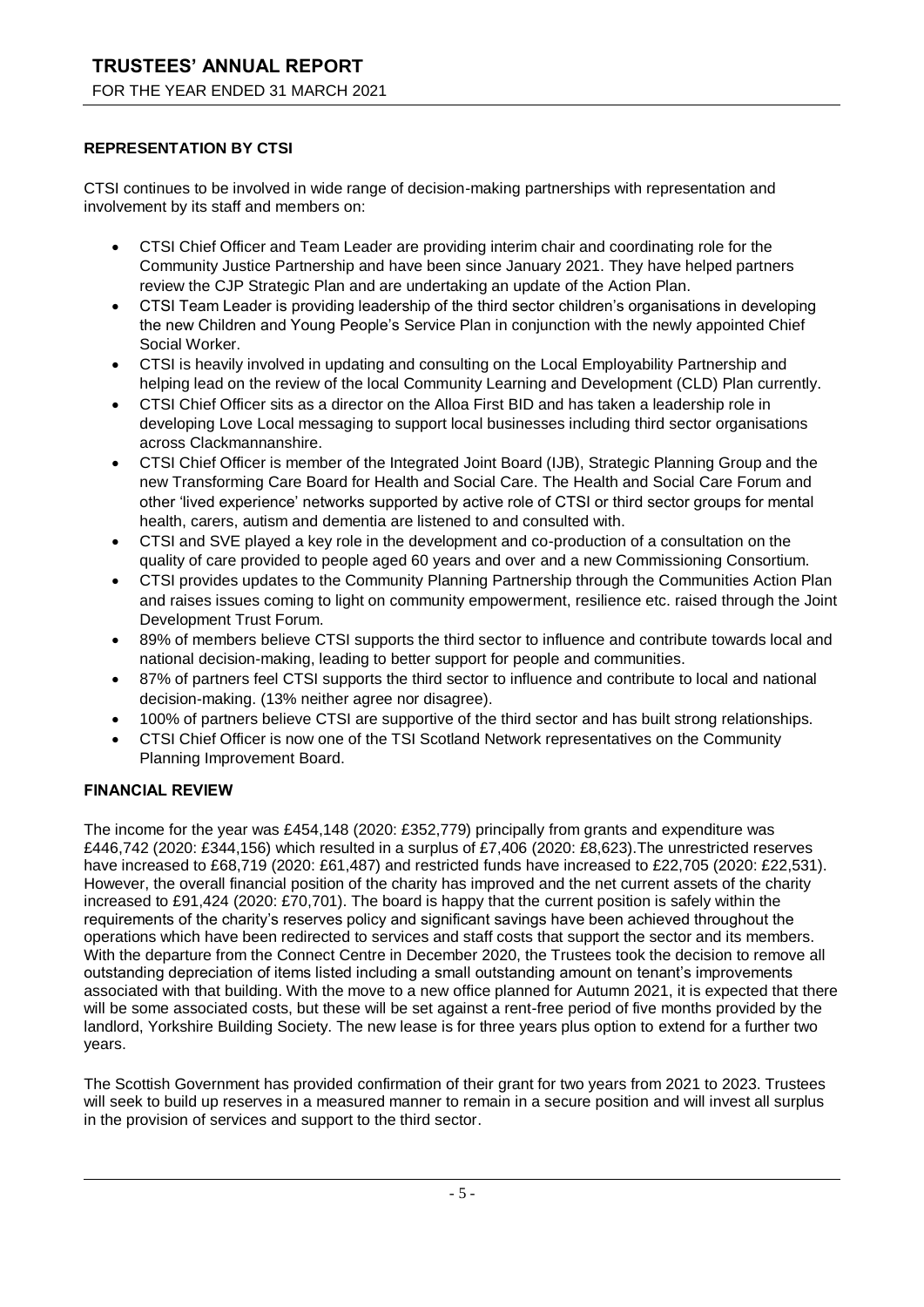The TechShare element of the Lottery Supporting Communities grant was overspent by £1,361 at the yearend. The charity has been awarded funds to continue this project into 2021/22 and the overspend was therefore allowed to be carried forward into the following financial year.

The charity also overspent on the purchase of electric assisted bicycles for the new Alloa Travel Hub. However it is expected that overspend will be recovered from the new community benefit society, Alloa Hub Ltd, once it is established and begins to generate income.

### **Investment policy**

The Trustees are aware of their responsibilities for safeguarding the charity's assets. They regularly consider the political, economic, legal and environmental factor that can affect funds and savings.

The Trustees have a duty to seek out suitable sources of income generation. The Trustees also consider that it is prudent to accumulate funds for reserves to meet their legal requirements for employees and creditors. They also realise that this has to be balanced by ensuring that there are enough funds readily available to carry out the charity's aims. The trustees have the power to invest funds in the best interest of the charity.

### **Risk Management**

The Trustees regularly review the risks to which the charity is exposed and undertake an annual risk review. They do not consider that there are any substantial risks beyond the liabilities disclosed in the financial statements. The risk associated with remaining at the Connect Centre led to the decision to not take up a lease with Clackmannanshire Council and a new office has been found which is smaller and more cost efficient for the charity but benefits from being in a highly visual position.

It holds Employer, Public and Professional Indemnity Insurance policies.

Alloa Community Enterprises (ACE) continues to be a debtor of the charity but has started a planned repayment process from April 2021.

### **Reserves policy**

The unrestricted reserves have increased to £68,719 (2020: £61,487) and restricted funds have increased to £22,705 (2020: £22,531). The overall financial position of the charity has improved and the net current assets of the charity increased to £91,424 (2020: £70,701). The Trustees have considered the current and future commitments in assessing the level of reserves needed to meet their liabilities. The charity continues to improve its overall financial position and will build its reserves in a measured manner to meet its obligations and match its reserves policy going forward, alongside ensuring its funding income is used fully to help to develop and support the third sector in Clackmannanshire.

### **FUTURE PLANS**

Across Scotland, the Covid-19 pandemic has changed the landscape of our sector and communities. It has dominated the work of the TSI Scotland Network including CTSI and as a network, we will continue to be critical in delivering the measures needed to help ensure poverty and human rights needs are met by the most vulnerable in our society. CTSI helped the county's third sector organisations bring in significant funding to provide essential services and retain employment in the sector.

### **New Strategy Document Launched**

In 2020, CTSI carried out an in-depth strategic review with members to plan and position our work for the next three years, reflecting on the changing needs of our sector, with the backdrop of the development work underway by Clackmannanshire Council on recovery; community wealth building; the Wellbeing Economy and transformational work associated with the City Deal. CTSI launched its new *Creating a Fairer Future for Clackmannanshire* strategic plan in November 2020 which has its focus on inclusive growth, community empowerment and building capacity, increased volunteering, and creating a caring connected community. The charity has set out its outcomes and outputs for the year in an easy-read version for the year ahead.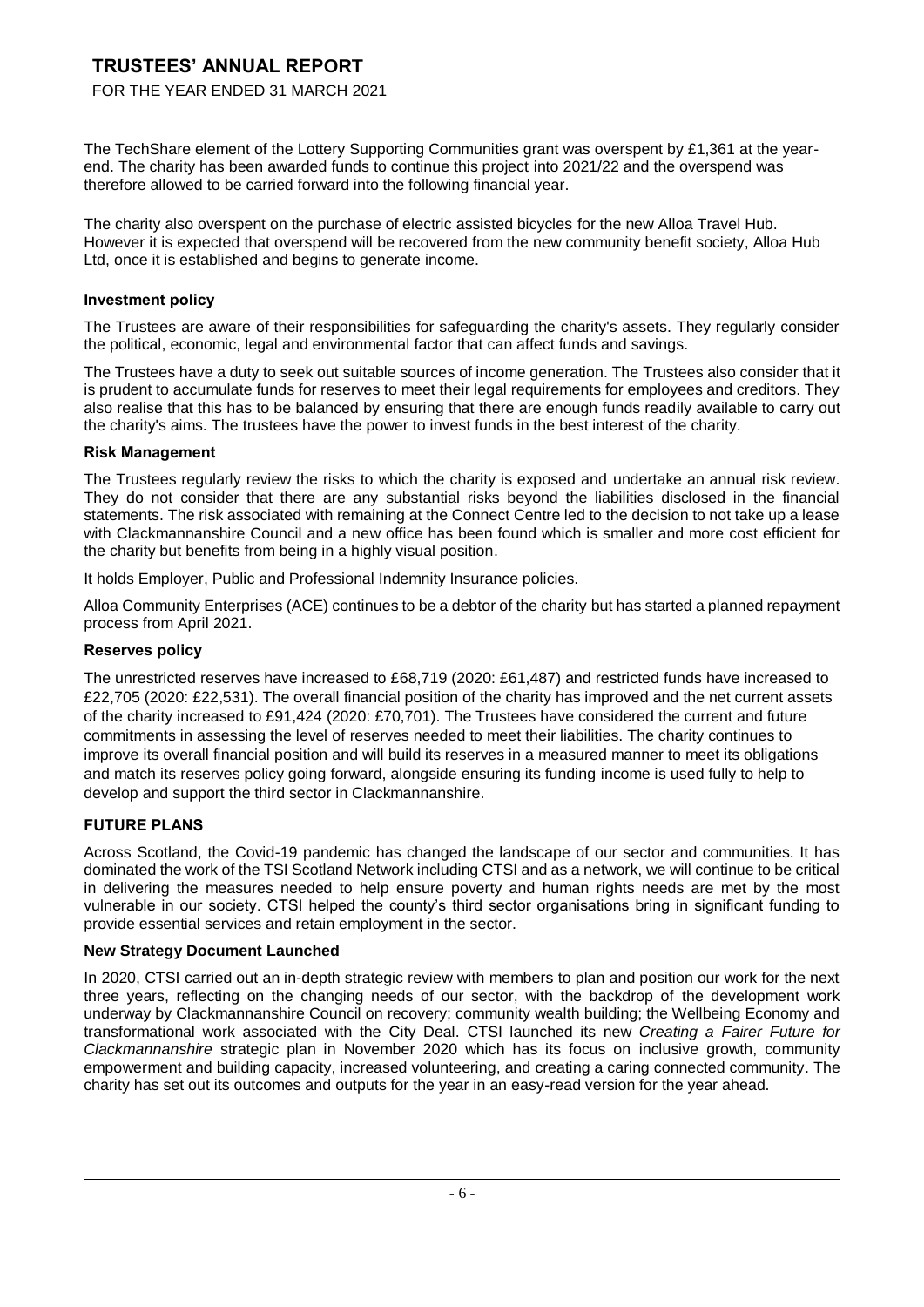### **STRUCTURE GOVERNANCE AND MANAGEMENT**

#### **Governing document**

Clackmannanshire Third Sector Interface (CTSI) was established on 1st April 2011 as a company limited by guarantee (SC396838) and given charitable status on 29<sup>th</sup> August 2011 with charity number SC042543. It is governed by its Memorandum and Articles of Association which have been revised an updated on 31<sup>st</sup> March 2017. Each member of the company is required to contribute an amount not exceeding £1 should the company be wound up while he/she is a member, or within one year after he/she ceases to be a member.

#### **Appointment of trustees**

The Board consists of:

- A minimum of three trustees and a maximum of twelve trustees, of whom a maximum of three may be coopted.
- Fifty per cent of the trustees shall be appointed representatives of member organisations, elected by and from the membership at the Annual General Meeting.
- Co-opted directors are appointed by the elected trustees.

#### **Organisational structure**

The structure of the company consists of –

The MEMBERS, who have the right to attend General Meetings and have important powers under the Articles of Association. In particular the members elect people to serve as Directors, and they must take any decisions about changes to the charity's Articles.

The DIRECTORS, who are also charity trustees, who meet regularly during the period between Annual General Meetings and generally control and supervise the activities of the charity including monitoring the financial position of the charity.

#### **Induction and training of trustees**

Trustees are provided with an induction session and accompanying policies which includes information on:

- The organisation and its aims and objectives
- The responsibilities of being a trustee
- OSCR's trustee guidelines

### **REFERENCE AND ADMINISTRATIVE DETAILS**

| <b>Charity Name</b>      | Clackmannanshire Third Sector Interface Ltd |
|--------------------------|---------------------------------------------|
| <b>Charity No</b>        | SC042543                                    |
| <b>Company No</b>        | SC396838                                    |
| <b>Registered Office</b> | 27 High Street<br>Alloa,<br><b>FK10 1JF</b> |
| <b>Website Address</b>   | http://ctsi.org.uk                          |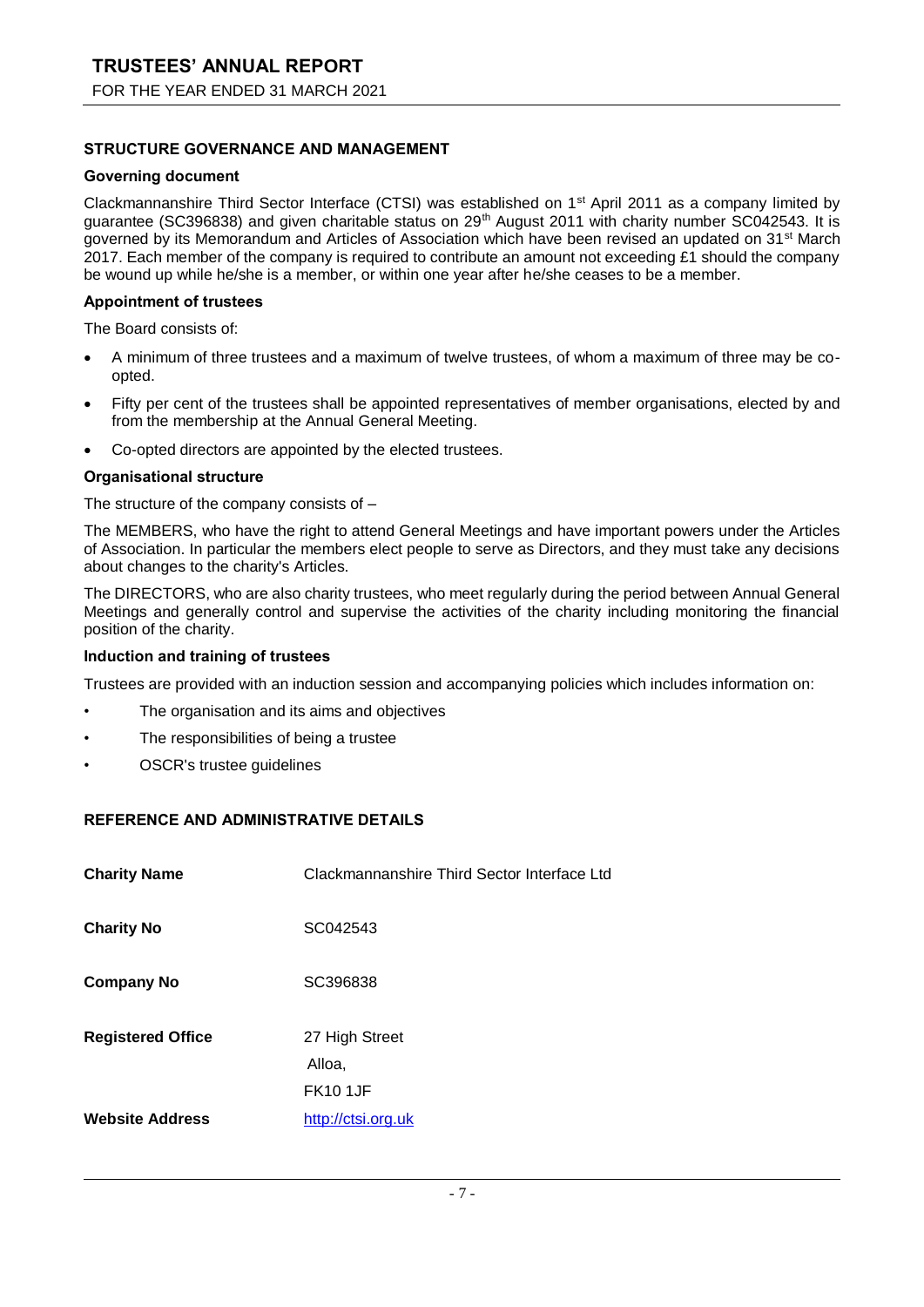## **TRUSTEES' ANNUAL REPORT**

FOR THE YEAR ENDED 31 MARCH 2021

| <b>Current Trustees</b>                     | Margaret Starkie                        |                           |  |  |  |  |
|---------------------------------------------|-----------------------------------------|---------------------------|--|--|--|--|
|                                             | Nicholas Ronald Morris                  |                           |  |  |  |  |
|                                             | Graham Stephen Reece                    |                           |  |  |  |  |
|                                             | Karen Wilson                            |                           |  |  |  |  |
|                                             | Valerie Rose                            |                           |  |  |  |  |
| Other Trustees who served during the period |                                         |                           |  |  |  |  |
|                                             | Nicola Frances Green                    | Resigned 16 August 2021   |  |  |  |  |
|                                             | Jessica Barrass-sykes                   | Resigned 29 November 2020 |  |  |  |  |
|                                             |                                         |                           |  |  |  |  |
| <b>Bankers</b>                              | Unity Trust Bank plc,                   |                           |  |  |  |  |
|                                             | 9 Brindley Place,                       |                           |  |  |  |  |
|                                             | Birmingham,                             |                           |  |  |  |  |
|                                             | <b>B1 2HB</b>                           |                           |  |  |  |  |
|                                             |                                         |                           |  |  |  |  |
| <b>Independent Examiner</b>                 | Anne Knox, FCIE                         |                           |  |  |  |  |
|                                             | Community Accountancy Scotland C. I. C. |                           |  |  |  |  |
|                                             | <b>Cameron House</b>                    |                           |  |  |  |  |
|                                             | Forthside Road,                         |                           |  |  |  |  |
|                                             | Stirling, FK8 1QZ                       |                           |  |  |  |  |

### **APPROVAL**

This report, which has been prepared in accordance with the provisions in the Companies Act 2006 relating to small companies, was approved by the trustees on 26<sup>th</sup> October 2021 and signed on their behalf by:

Valenie Rose.

**Valerie Rose** Chair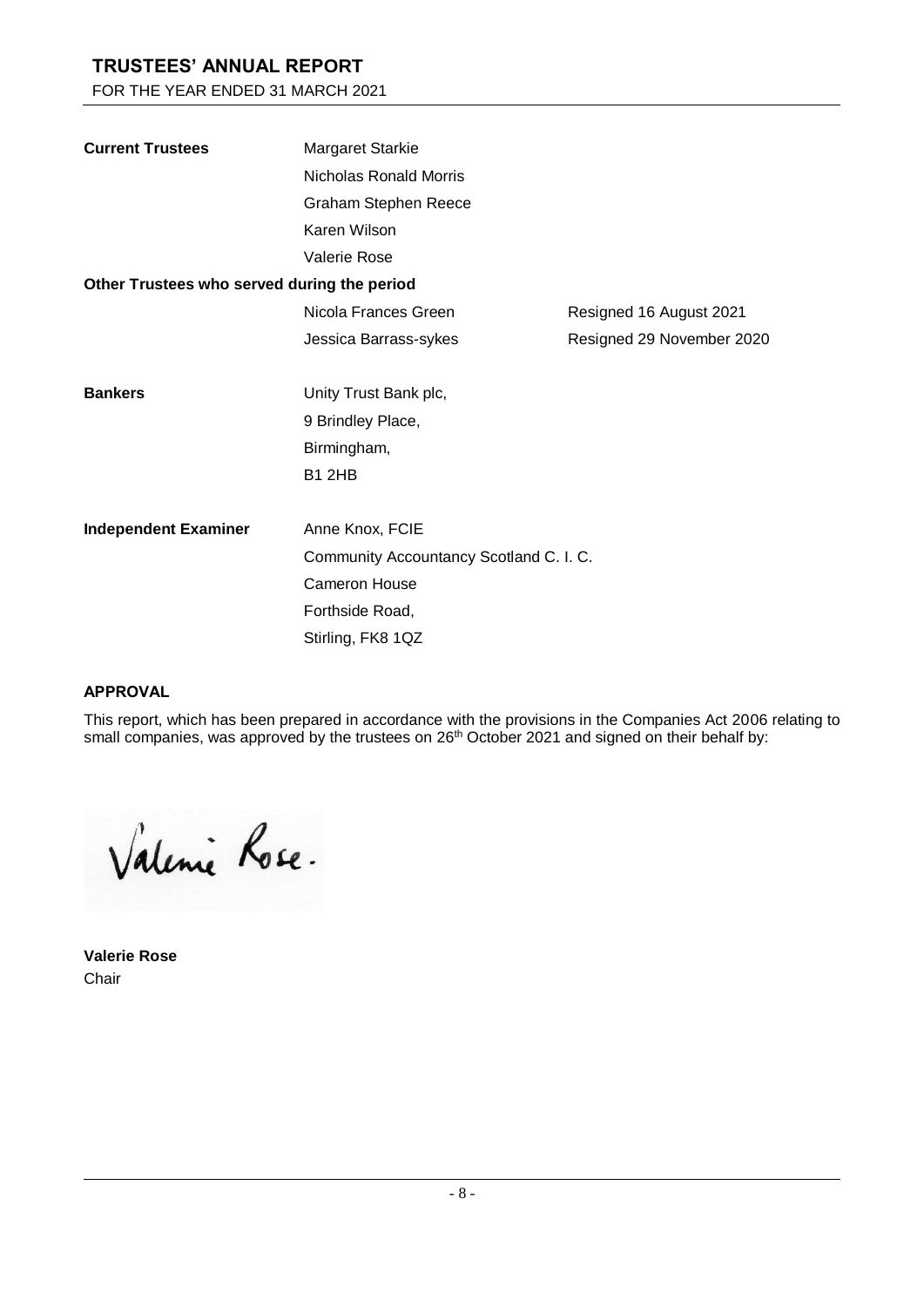# **INDEPENDENT EXAMINER'S REPORT**

FOR THE YEAR ENDED 31 MARCH 2021

### **Independent examiner's report to the trustees of Clackmannanshire Third Sector Interface Ltd**

I report on the accounts of the charity for the year ended 31 March 2021 which are set out on pages 10 to 24.

### **Respective responsibilities of trustees and examiner**

The charity's trustees (who are the directors of the company for the purposes of company law) are responsible for the preparation of the accounts in accordance with the terms of the Charities and Trustee Investment (Scotland) Act 2005 ("the 2005 Act") and the Charities Accounts (Scotland) Regulations 2006 (as amended) ("the 2006 Regulations"). The trustees consider that the audit requirement of Regulation (10) (1)(a) -(c) of the 2006 Regulations does not apply. It is my responsibility to examine the accounts under section (44) (1)(c) of the 2005 Act and to state whether particular matters have come to my attention.

### **Basis of independent examiner's statement**

My examination is carried out in accordance with Regulation 11 of the 2006 Regulations. An examination includes a review of the accounting records kept by the charity and a comparison of the accounts presented with those records. It also includes consideration of any unusual items or disclosures in the accounts, and seeks explanations from the trustees concerning any such matters. The procedures undertaken do not provide all the evidence that would be required in an audit, and consequently I do not express an audit opinion on the view given by the accounts.

#### **Independent examiner's statement**

In connection with my examination, no matter came to my attention: -

- 1. which gives me reasonable cause to believe that in any material respect, the requirements
	- to keep accounting records in accordance with section 44(1)(a) of the 2005 Act and Regulation 4 of the 2006 Regulations, and
	- to prepare accounts which accord with the accounting records and comply with Regulation 8 of the 2006 Regulations

have not been met, or

2. to which, in my opinion, attention should be drawn in order to enable a proper understanding of the accounts to be reached.

**Anne Knox, FCIE** Community Accountancy Scotland C.I.C. Cameron House Forthside Way **Stirling** FK8 1QZ

Date:26<sup>th</sup> October 2021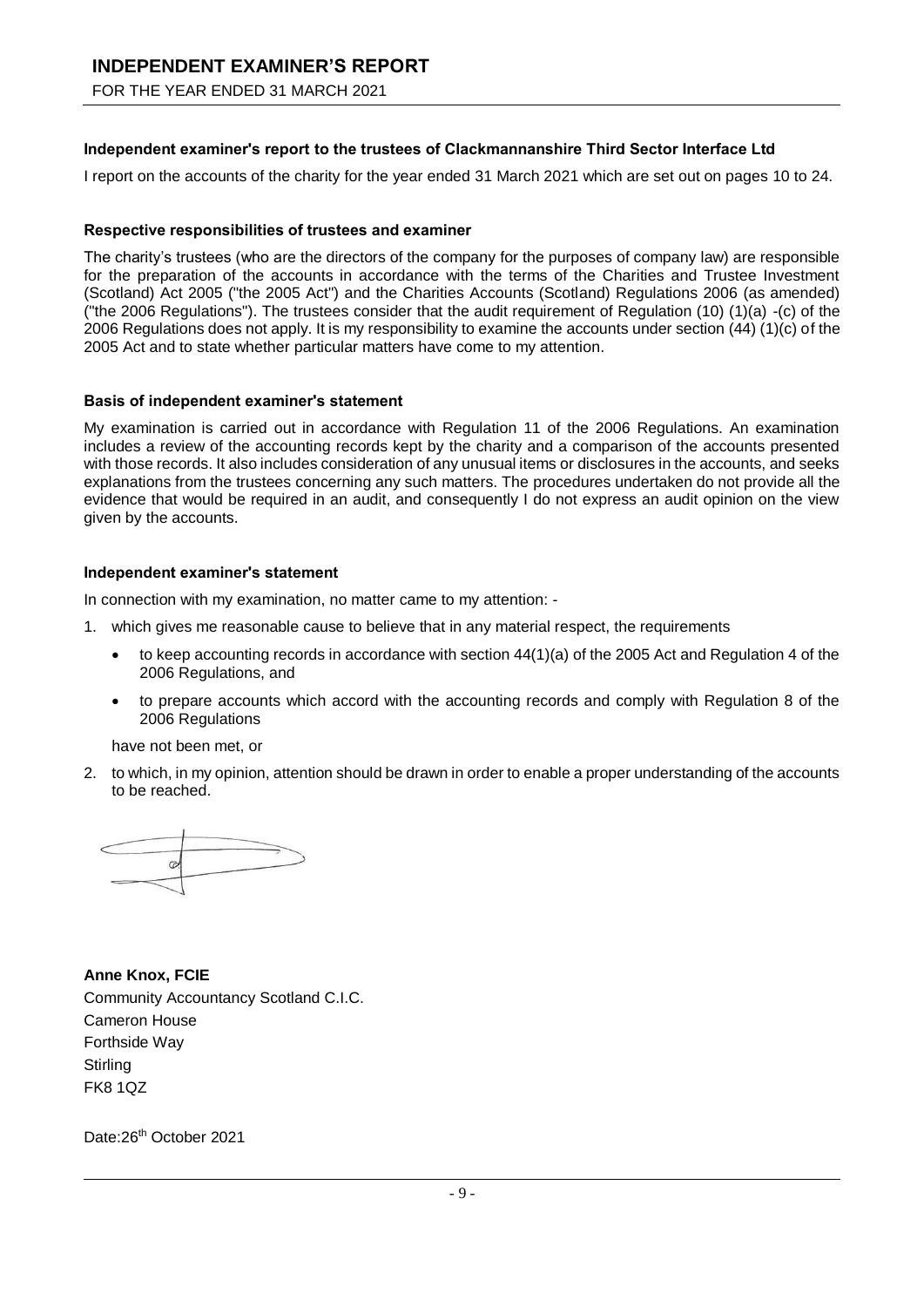# **STATEMENT OF FINANCIAL ACTIVITIES (INCLUDING INCOME & EXPENDITURE ACCOUNT)**

FOR THE YEAR ENDED 31 MARCH 2021

|                                 |                | Unrestricted | Restricted | <b>Total</b> | Total   |
|---------------------------------|----------------|--------------|------------|--------------|---------|
|                                 | Note           | Funds        | Funds      | 2021         | 2020    |
| Income and endowments from:     |                | £            | £          | £            | £       |
| Donations                       | 4              | 214,912      | 224,937    | 439,849      | 333,156 |
| <b>Charitable Activities</b>    | 5              | 3,370        |            | 3,370        | 5,980   |
| Other trading Activities        | 6              | 770          |            | 770          | 660     |
| Investments                     | $\overline{7}$ | 10,159       |            | 10,159       | 12,983  |
|                                 |                | 229,211      | 224,937    | 454,148      | 352,779 |
| <b>Expenditure on:</b>          |                |              |            |              |         |
| <b>Raising Funds</b>            |                |              |            |              |         |
| <b>Charitable Activities</b>    | 8              | 220,477      | 226,265    | 446,742      | 344,156 |
| Governance                      | 9              |              |            |              |         |
|                                 |                | 220,477      | 226,265    | 446,742      | 344,156 |
| Net income/(expenditure)        |                | 8,734        | (1,328)    | 7,406        | 8,623   |
| Transfers between funds         |                | (1,502)      | 1,502      |              |         |
| <b>Net movement of Funds</b>    |                | 7,232        | 174        | 7,406        | 8,623   |
| <b>Reconciliation of funds</b>  |                |              |            |              |         |
| Total funds as at 01 April 2020 |                | 61,487       | 22,531     | 84,018       | 75,395  |
| Total funds as at 31 March 2021 |                | 68,719       | 22,705     | 91,424       | 84,018  |

All activities are regarded as continuing.

The above statement includes all gains and losses recognised during the year and complies with the requirements for an income and expenditure account under the Companies Act 2006.

Comparative SoFA Per Fund shown in Note 18.

The Notes on pages 13 to 24 form an integral part of these accounts.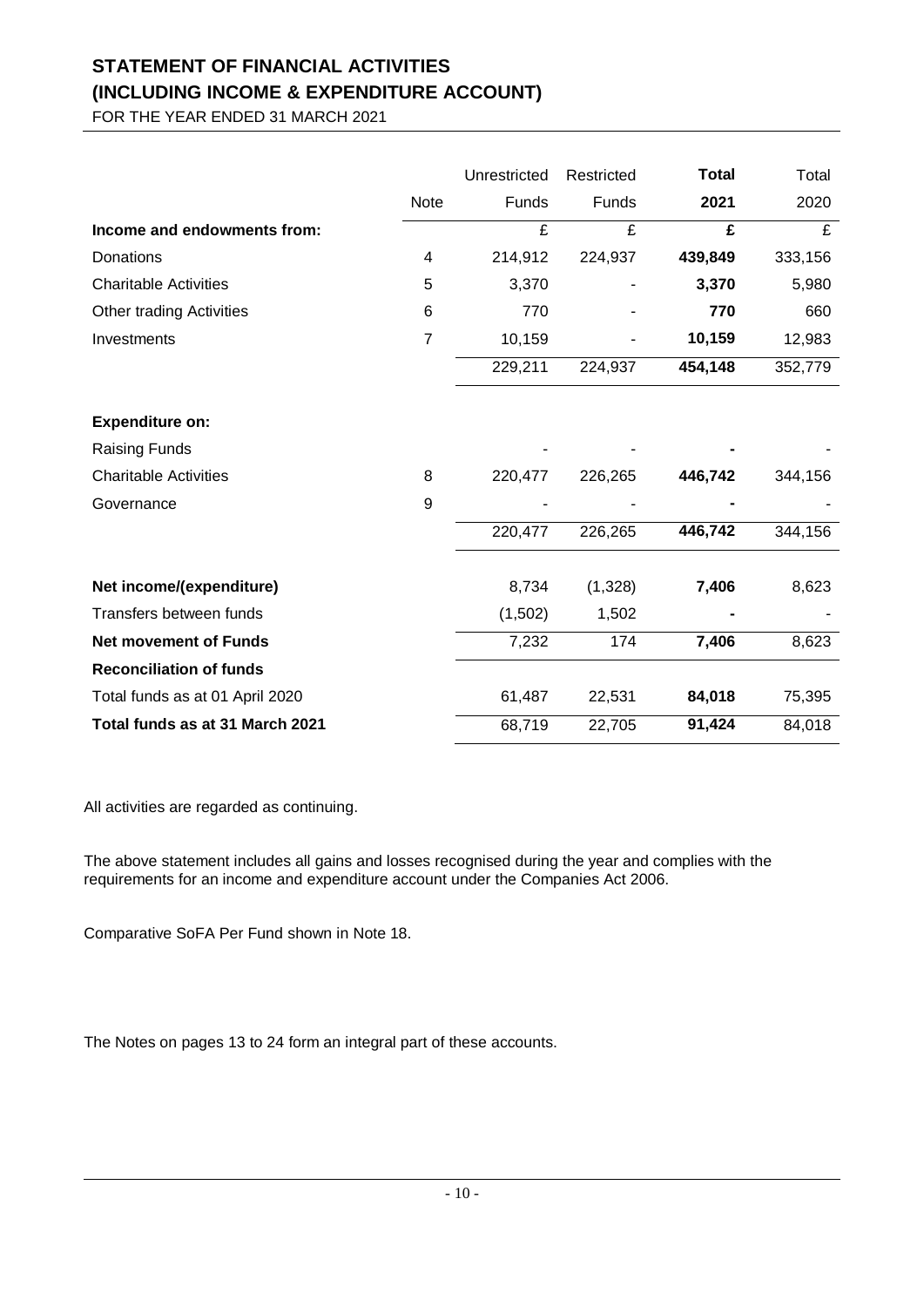## **STATEMENT OF FINANCIAL POSITION (BALANCE SHEET)**

FOR THE YEAR ENDED 31 MARCH 2021

|                                 |      | <b>Total</b>            | Total          |
|---------------------------------|------|-------------------------|----------------|
|                                 | Note | 2021                    | 2020           |
| <b>Fixed Assets:</b>            |      | $\overline{\mathbf{f}}$ | $\overline{f}$ |
| <b>Tangible Assets</b>          | 11   |                         | 13,317         |
|                                 |      | $\blacksquare$          | 13,317         |
| <b>Current Assets:</b>          |      |                         |                |
| Debtors                         | 12   | 38,089                  | 29,215         |
| Cash at bank and in hand        | 13   | 87,447                  | 54,124         |
|                                 |      | 125,536                 | 83,339         |
| <b>Liabilities:</b>             |      |                         |                |
| Creditors (due within one year) | 14   | 34,112                  | 12,638         |
| <b>Net current assets</b>       |      | 91,424                  | 70,701         |
| <b>Net Assets</b>               |      | 91,424                  | 84,018         |
| Funds of the charity:           |      |                         |                |
| <b>Restricted funds</b>         |      | 22,705                  | 22,531         |
| Unrestricted funds              |      | 68,719                  | 61,487         |
|                                 |      | 91,424                  | 84,018         |

The trustees (who are also the directors of the company for the purposes of company law) confirm that for the year ended 31 March 2021 the company was entitled to exemption from audit under section 477 of the Companies Act 2006, and

 members have not required the company to obtain an audit of its accounts for the year in question in accordance with section 476 of the Act. However, in accordance with section 44 of the Charities and Trustee Investment (Scotland) Act 2005, the accounts have been examined by an independent examiner whose report appears on page 9

The trustees acknowledge their responsibilities for complying with the requirements of the Act with respect to accounting records and the preparation of accounts.

These accounts, which have been prepared in accordance with the provisions in the Companies Act 2006 relating to small companies, were approved by the trustees on 26<sup>th</sup> October 2021 and signed on their behalf by:

Valenie Rose.

**Valerie Rose** Chair

The Notes on pages 13 to 24 form an integral part of these accounts.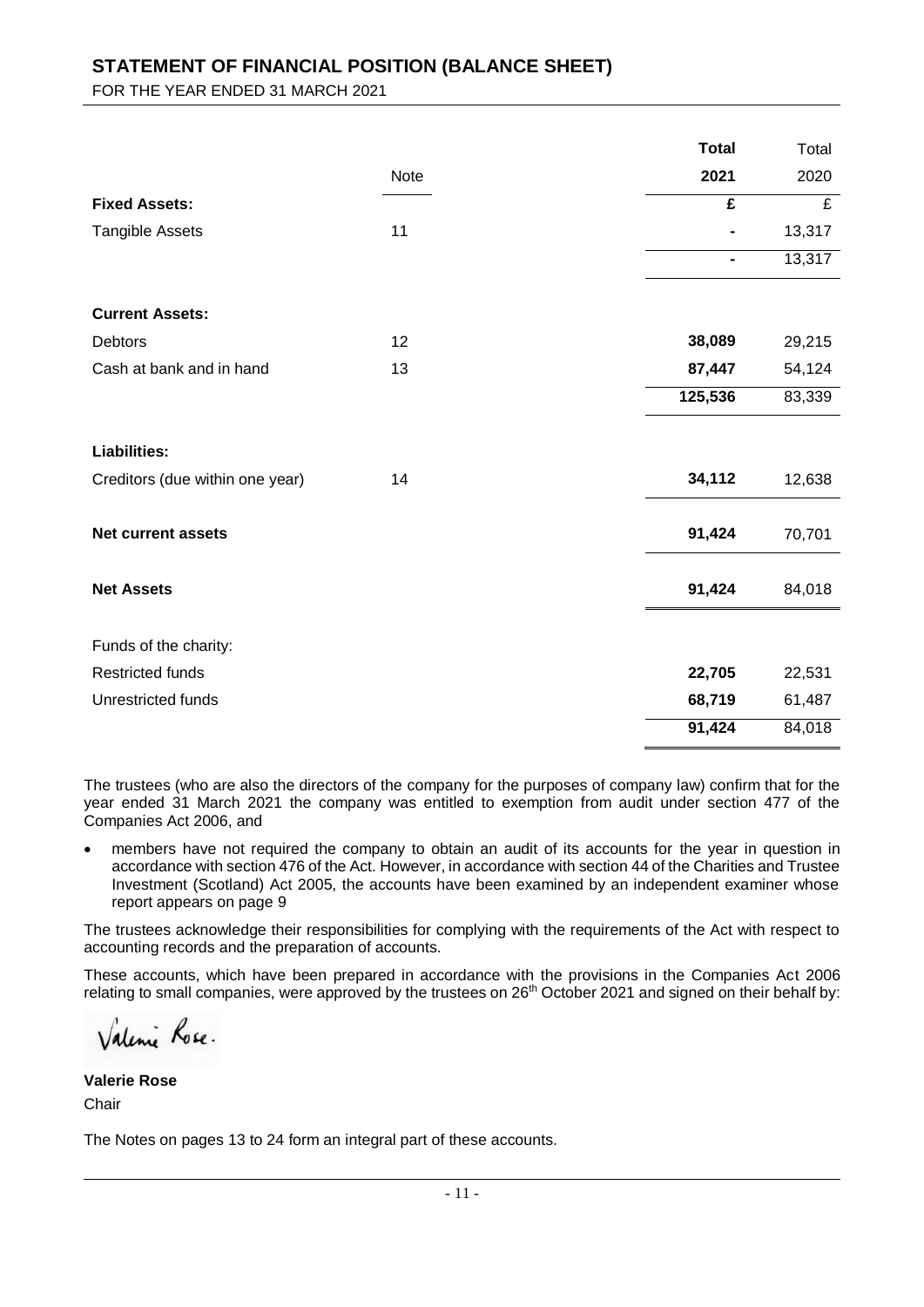# **STATEMENT OF CASHFLOWS**

FOR THE YEAR ENDED 31 MARCH 2021

|                                         | Unrestricted | Restricted   | <b>Total</b> | Total     |
|-----------------------------------------|--------------|--------------|--------------|-----------|
|                                         | Funds        | <b>Funds</b> | 2021         | 2020      |
| Cash flows from operating activities:   | £            | £            | £            | £         |
| Net income/(expenditure) per SoFA       | 8,734        | (1,328)      | 7,406        | 8,623     |
| Depreciation charges                    | 3,485        |              | 3,485        | 4,121     |
| <b>Fixed Asset Write-Off</b>            | 10,076       |              | 10,076       | 5,167     |
| Investment income                       | (10, 159)    |              | (10, 159)    | (12, 983) |
| (Increase)/Decrease in debtors          | (8, 874)     |              | (8, 874)     | 13,300    |
| Increase/(Decrease) in creditors        | 21,474       |              | 21,474       | (15, 917) |
|                                         | 24,736       | (1,328)      | 23,408       | 2,311     |
| Cash flows from investing activities:   |              |              |              |           |
| Investment income                       | 10,159       |              | 10,159       | 12,983    |
| Sale of fixed assets                    |              |              |              |           |
| Purchase of property, plant & equipment | (244)        |              | (244)        | (1,650)   |
|                                         | 9,915        | ٠            | 9,915        | 11,333    |
|                                         |              |              |              |           |
| Net increase/(decrease) in cash:        | 34,651       | (1,328)      | 33,323       | 13,644    |
| Total cash as at 01 April 2020          | 28,834       | 25,290       | 54,124       | 40,480    |
| Total cash as at 31 March 2021          | 63,485       | 23,962       | 87,447       | 54,124    |

The Notes on pages 13 to 24 form an integral part of these accounts.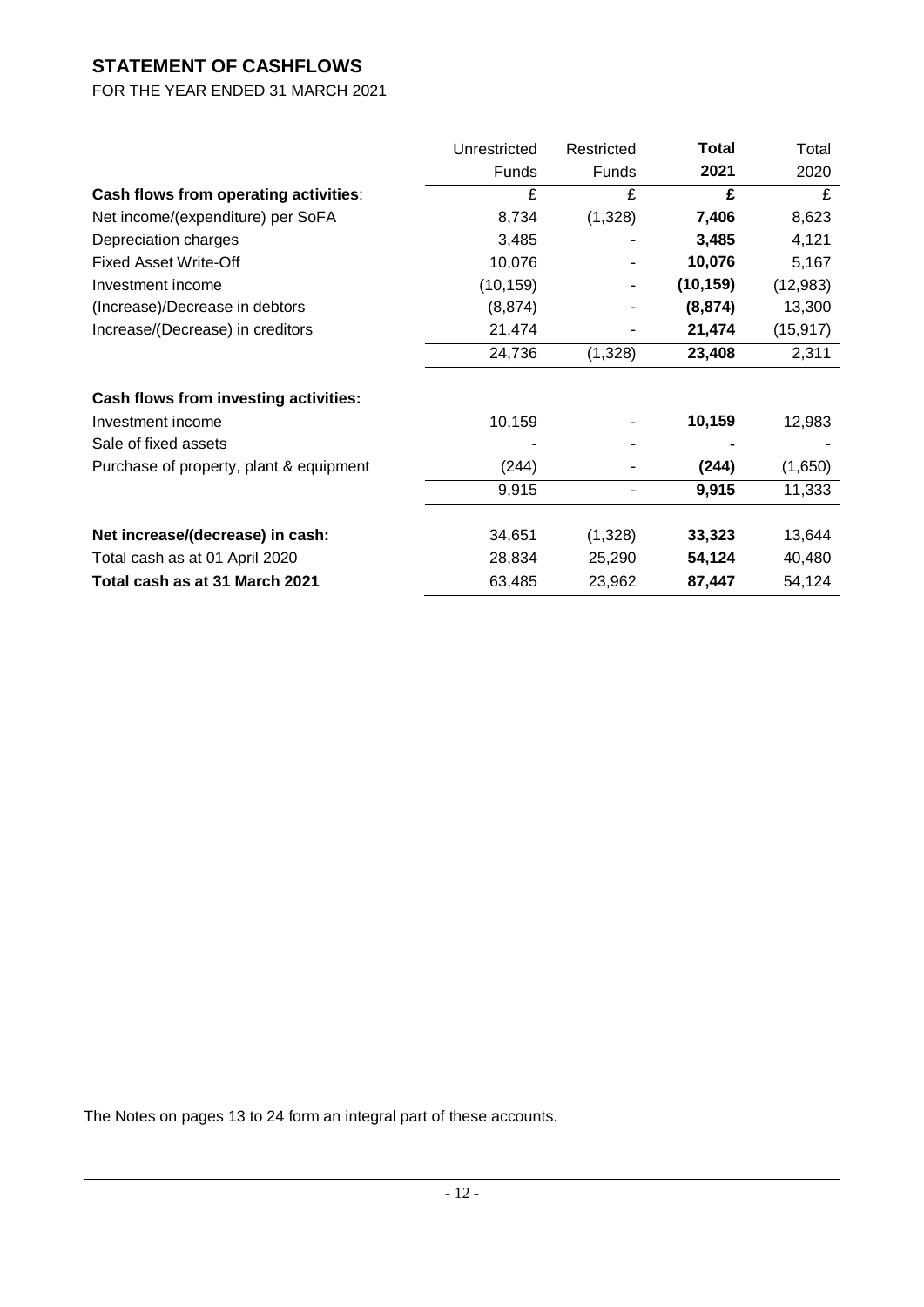### **1. Basis of preparation**

- 1.1. These accounts (financial statements) have been prepared under the historic cost convention, with items recognised at cost or transaction value, unless otherwise stated in the relevant note(s), in accordance with:
	- (a) The Charities and Trustee Investment (Scotland) Act 2005
	- (b) The Charities Accounts (Scotland) Regulations 2006 (as amended)
	- (c) The Companies Act 2006
	- (d) The Financial Reporting Standard applicable in the UK and the Republic of Ireland: FRS102
	- (e) Accounting & Reporting by Charities: Statement of Recommended Practice (Charities SORP FRS102) (effective January 2015)
- 1.2. There were no changes to the preparation of the accounts for this or the previous year.
- 1.3. For the purposes of FRS102, the Charity is a public benefit entity and accounting policies are applied accordingly. However, the trustees do not consider that these accounts depend on any material estimates or judgements except where specifically noted. The Charity has only basic financial instruments.
- 1.4. The Charity's core costs are funded by a grant from the Scottish Government. The trustees have reviewed the financial position of the Charity and are satisfied that it has sufficient resources to continue for at least 12 months beyond the date of approval of these accounts. The accounts are thus prepared on a going concern basis
- 1.5. The accounts have been prepared in sterling, which is the functional currency of the charity. Monetary amounts are rounded to the nearest £1.

### **2. Accounting policies**

- 2.1. Fund accounting
	- (a) Unrestricted funds are those that can be expended at the discretion of the trustees in the furtherance of the objects of the charity.
	- (b) Restricted funds are those that may only be used for specific purposes. Restrictions arise when specified by the donor, or when funds are raised for specific purposes.
	- (c) The purposes of the funds are shown in Note 16.
- 2.2. Income
	- (a) Income is recognised and included in the Statement of Financial Activities (SoFA) when the charity becomes entitled to the income; receipt is probable; and the monetary value can be measured with sufficient reliability.
	- (b) Grants Income from government and other grants, whether 'capital' grants or 'revenue' grants, is recognised when the charity has entitlement to the funds, any performance conditions attached to the grants have been met, it is probable that the income will be received and the amount can be measured reliably and is not deferred.
	- (c) Where income has related expenditure (e.g. conferences and training courses), the income and related expenditure are reported gross in the SoFA.
	- (d) Bank interest is recognised when credited to the account.
	- (e) Gift Aid is recognised in the same accounting period as the donation to which it relates.
	- (f) Income which is subject to conditions that the charity has yet to fulfil, or which is specifically for use in a future accounting period, is treated as deferred income.
	- (g) The value of voluntary help is not included in the accounts.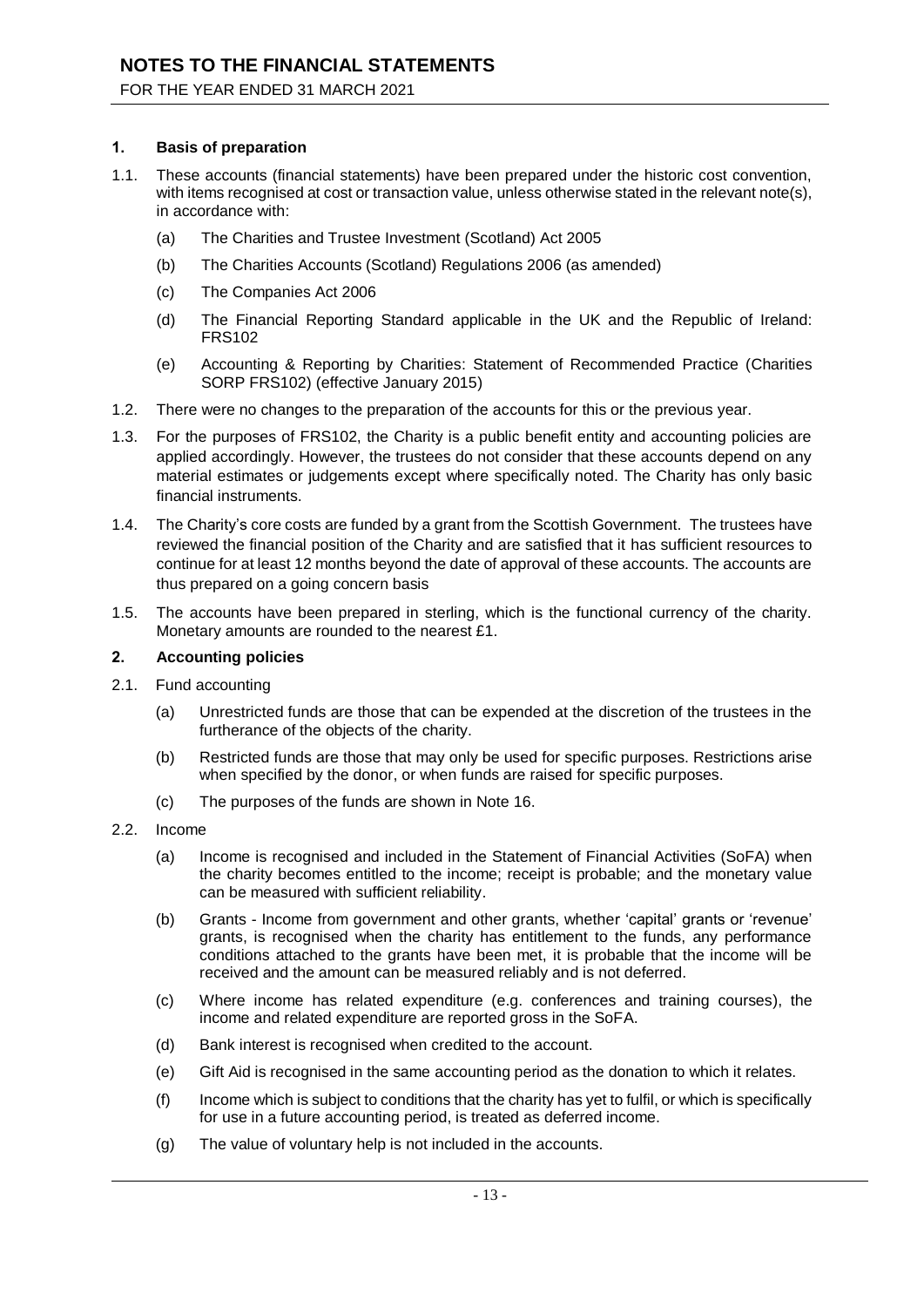FOR THE YEAR ENDED 31 MARCH 2021

- 2.3. Expenditure and liabilities
	- (a) Expenditure is recognised on the accruals basis.
	- (b) The charity is not registered for VAT; thus all costs are shown inclusive of VAT charged.
	- (c) Liabilities are recognised as soon as there is a legal or constructive obligation to pay out resources.
	- (d) Governance costs include the costs of preparation and examination of the statutory accounts, the cost of trustee meetings and the cost of any legal advice to trustees on governance or constitutional matters.
- 2.4. Tangible assets
	- (a) Tangible assets are capitalised if they can be used for more than one year and cost at least £1,000. They are valued at cost or, if gifted, at their value on receipt.
	- (b) Depreciation is calculated to write off the cost of tangible fixed assets over their useful economic lives. The rates used are as follows:
		- (i) Tenant's Improvements 10% Straight line
		- (ii) IT Equipment 30% Straight line
		- (iii) Office equipment 10% Straight line
	- (c) As at the balance sheet date the charity had no tangible assets.
- 2.5. Debtors
	- (a) Debtors are recognised at the settlement amount due.
	- (b) Prepayments are valued at the amount prepaid.
- 2.6. Cash
	- (a) Cash comprises bank deposits repayable on demand and any short-term highly liquid investments with a maturity date of three months or less from the date of acquisition or opening of the deposit or similar account.
- 2.7. Creditors
	- (a) Creditors are recognised where the charity has a present obligation resulting from a past event that will probably result in the transfer of funds to a third party and the amount due to settle the obligation can be measured or estimated reliably. Creditors are normally recognised at their settlement amount, usually the invoice amount.
	- (b) Accrued charges are normally valued at their settlement amount.
- 2.8. Taxation

The charity is not liable to income tax or capital gains tax on its charitable activities.

#### **3. Transactions with trustees and related parties**

- (a) No remuneration was paid to the trustees during the year or the previous year.
- (b) No expenses were paid to the trustees during the year or the previous year.
- (c) The charity's insurance policy includes trustee indemnity insurance cover for all of its trustees.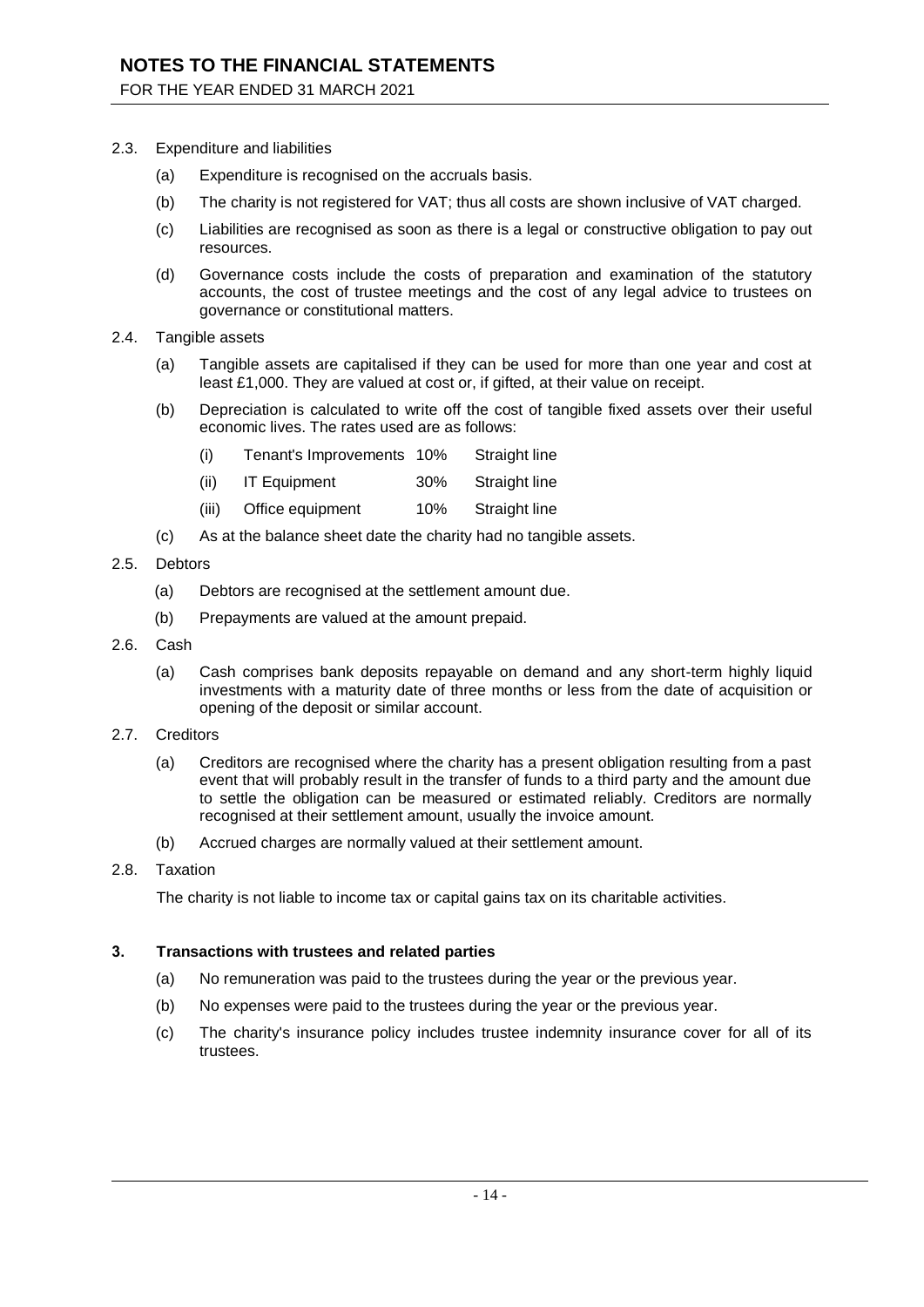FOR THE YEAR ENDED 31 MARCH 2021

## **4. Income from Donations**

|                                          | Unrestricted | Restricted | Total   | Total   |
|------------------------------------------|--------------|------------|---------|---------|
|                                          | Funds        | Funds      | 2021    | 2020    |
|                                          | £            | £          | £       | £       |
| <b>Scottish Government</b>               | 198,400      |            | 198,400 | 198,400 |
| Clacks Council - Fair Start              | 6,512        |            | 6,512   | 7,532   |
| <b>Covid Business</b>                    | 10,000       |            | 10,000  |         |
| <b>Covid Response</b>                    |              | 45,157     | 45,157  |         |
| NHS Health & Social Care                 |              | 38,781     | 38,781  | 37,681  |
| National Lottery Community Fund          |              | 25,000     | 25,000  | 25,000  |
| Lottery - Supporting Communities         |              | 32,190     | 32,190  |         |
| <b>Cyber Resilience</b>                  |              |            |         | 1,000   |
| Alliance                                 |              | 1,260      | 1,260   | 3,675   |
| SCVO - CJS                               |              | 7,692      | 7,692   | 17,640  |
| Clacks Council - Community Justice       |              |            |         | 17,250  |
| Clacks Council - Hardship                |              | 20,028     | 20,028  |         |
| Clacks Council - Youth Guarantee         |              | 11,940     | 11,940  |         |
| Scottish Heritage Lottery                |              |            |         | 9,300   |
| <b>Digital Charter</b>                   |              |            |         | 2,340   |
| <b>Scotland's Towns</b>                  |              | 12,115     | 12,115  |         |
| Keep Scotland Beautiful                  |              | 17,844     | 17,844  |         |
| <b>Active Travel</b>                     |              |            |         | 10,014  |
| <b>Festival Funding</b>                  |              |            |         | 824     |
| <b>TSI Scotland</b>                      |              |            |         | 2,500   |
| Kingdom Housing                          |              | 500        | 500     |         |
| <b>Agnes Hunter</b>                      |              | 3,930      | 3,930   |         |
| Forth Valley Social Enterprise Directory |              | 4,500      | 4,500   |         |
| <b>Sustainable Food Places</b>           |              | 2,000      | 2,000   |         |
| <b>CORRA Foundation</b>                  |              | 2,000      | 2,000   |         |
|                                          | 214,912      | 224,937    | 439,849 | 333,156 |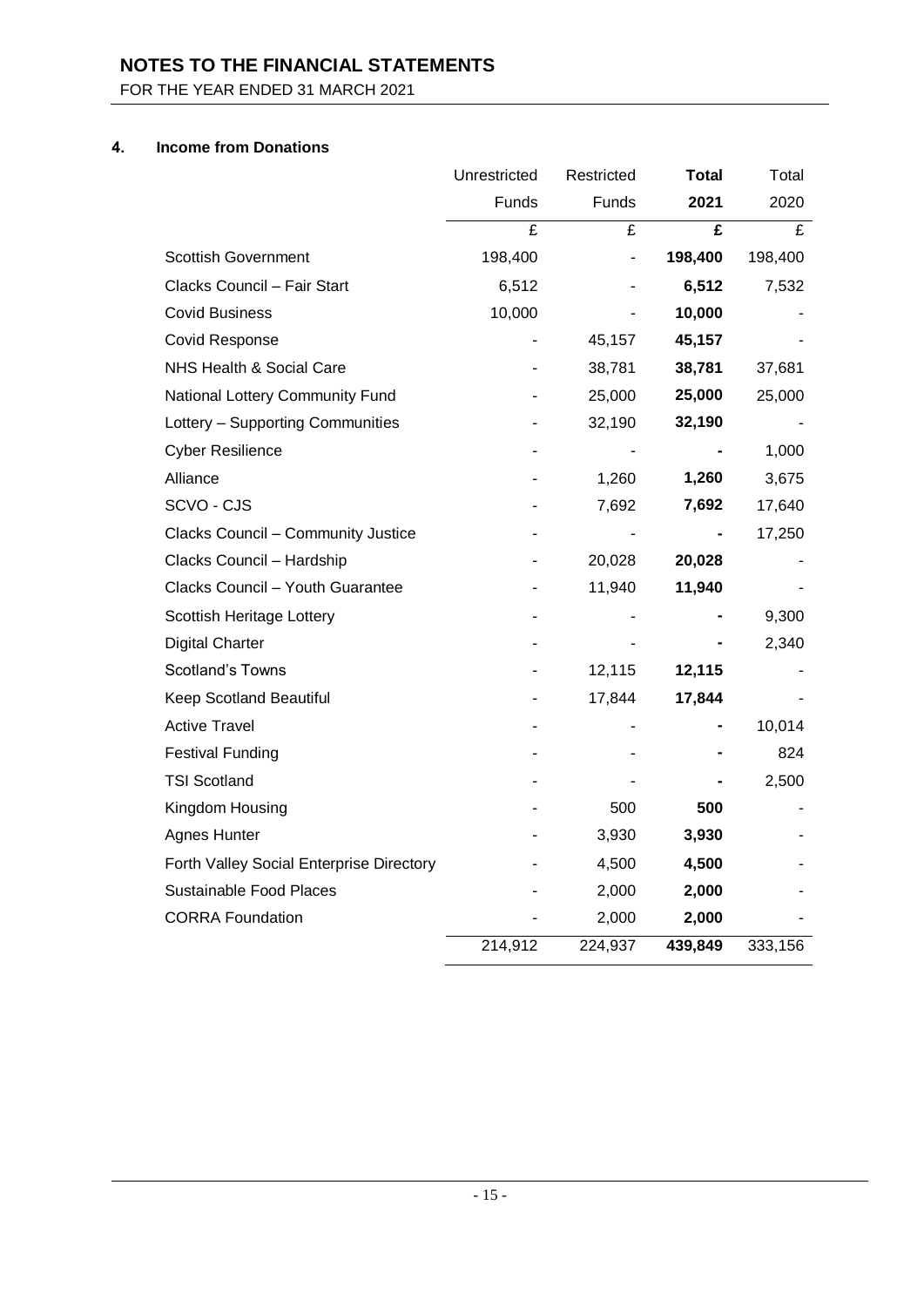FOR THE YEAR ENDED 31 MARCH 2021

## **5. Income from Charitable Activities**

|                           | Unrestricted | Restricted | <b>Total</b> | Total |
|---------------------------|--------------|------------|--------------|-------|
|                           | <b>Funds</b> | Funds      | 2021         | 2020  |
|                           | £            | £          | £            | £     |
| Room Hire                 | ٠            | ۰          | ۰            | 698   |
| <b>Office Support</b>     | ۰            |            |              | 1,946 |
| Independent Examiner Fees | 1,650        | ۰          | 1,650        | 1,900 |
| Other                     | 1,720        | ۰          | 1,720        | 1,436 |
|                           | 3,370        | ۰          | 3,370        | 5,980 |

## **6. Income from Other Trading Activities**

|                                          | Unrestricted | Unrestricted             | Total | Total |
|------------------------------------------|--------------|--------------------------|-------|-------|
|                                          | Funds        | Funds                    | 2021  | 2020  |
|                                          | £            | £                        |       | £     |
| Sponsorship - Volunteers Week            | -            | $\blacksquare$           |       | 660   |
| Forth Valley Conference                  | 770          | $\blacksquare$           | 770   | -     |
| Great Tapestry of Scotland - sponsorship | -            | $\overline{\phantom{0}}$ |       | ۰     |
|                                          | 770          |                          | 770   | 660   |

## **7. Income from Investment**

|                      | Unrestricted | Unrestricted | <b>Total</b> | Total  |
|----------------------|--------------|--------------|--------------|--------|
|                      | Fund         | Funds        | 2021         | 2020   |
|                      | £            | £            | £            | £      |
| <b>Bank Interest</b> | 9            | ٠            | 9            | 30     |
| Rent Income          | 10,150       | ۰            | 10,150       | 12,953 |
|                      | 10,159       | ۰            | 10,159       | 12,983 |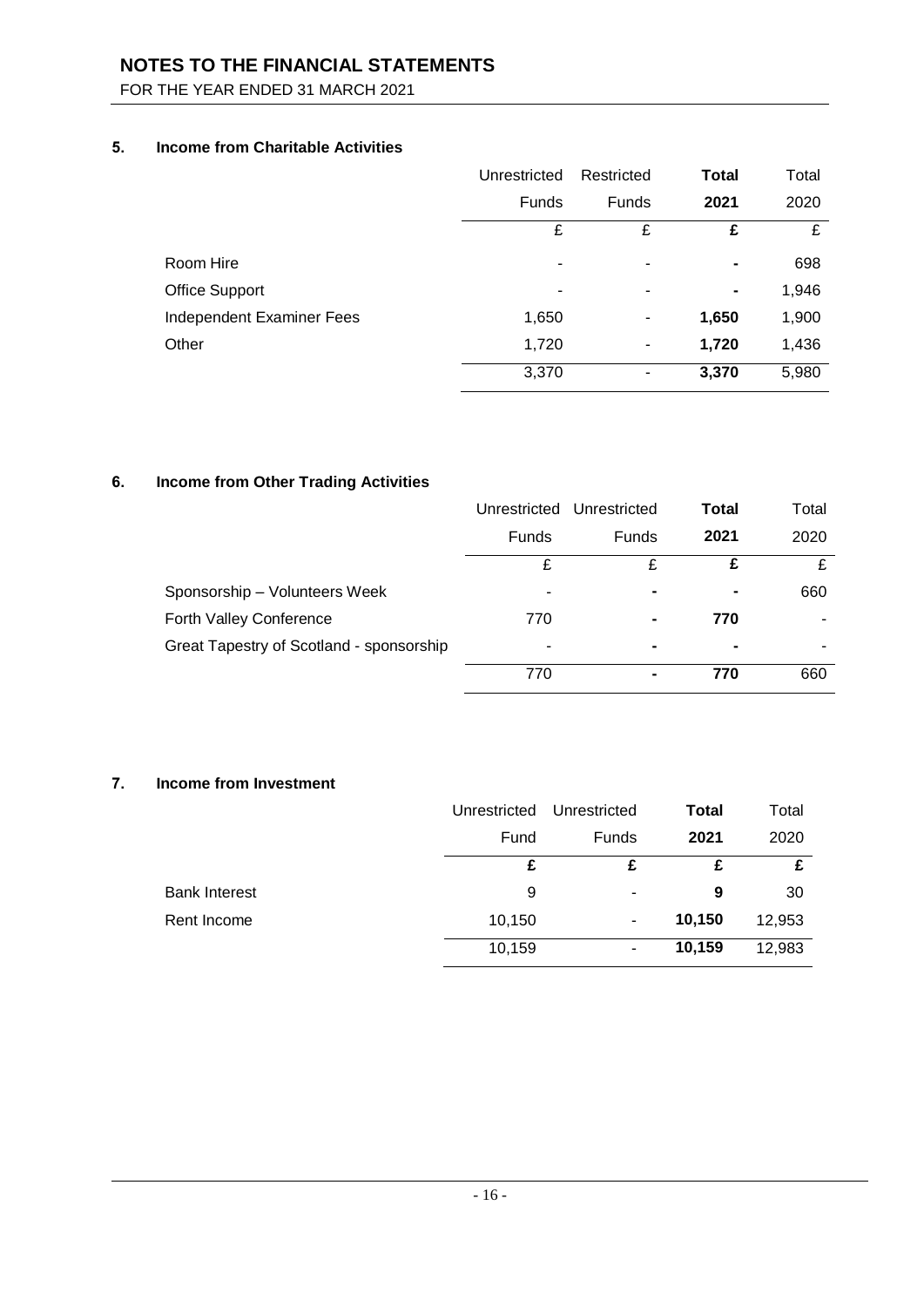FOR THE YEAR ENDED 31 MARCH 2021

## **8. Expenditure on Charitable Activities**

|                                         | Note | Unrestricted | Restricted | <b>Total</b> | Total   |
|-----------------------------------------|------|--------------|------------|--------------|---------|
|                                         |      | Funds        | Funds      | 2021         | 2020    |
|                                         |      | £            | £          | £            | £       |
| <b>Staff Costs</b>                      | 10   | 149,905      | 96,515     | 246,420      | 232,948 |
| <b>Staff Expenses</b>                   |      | 329          | 692        | 1,021        | 3,872   |
| <b>Staff Training &amp; Development</b> |      | 315          | (20)       | 295          | 1,096   |
| <b>Payroll Costs</b>                    |      | 659          |            | 659          | 1,587   |
| <b>COVID Response Expenses</b>          |      |              | 33,445     | 33,445       |         |
| Social Enterprise Festival              |      |              |            |              | 1,257   |
| <b>Volunteer Expenses</b>               |      | 534          | 40         | 574          | 282     |
| <b>Event Expenses</b>                   |      | 947          |            | 947          | 4,752   |
| Grants - CORRA Foundation               |      |              | 2,000      | 2,000        |         |
| Clacks Council Hardship                 |      |              | 20,028     | 20,028       |         |
| Youth Guarantee Scheme Grant            |      |              | 3,658      | 3,658        |         |
| <b>TechShare Grant</b>                  |      |              | 3,451      | 3,451        |         |
| <b>Supporting Communities Grant</b>     |      |              | 21,190     | 21,190       |         |
| <b>Grants - Community Justice</b>       |      |              | 5,148      | 5,148        | 13,680  |
| Rent, Rates and Utilities               |      | 20,827       | 2,290      | 23,117       | 25,705  |
| <b>Development Trust Costs</b>          |      |              |            |              | 511     |
| Marketing & Advertising                 |      | 1,556        | 180        | 1,736        | 2,326   |
| Repairs & Maintenance                   |      | 2,832        |            | 2,832        | 8,095   |
| Social Enterprise Support               |      | 3,279        |            | 3,279        | 8,487   |
| <b>Consultancy Fees</b>                 |      |              |            |              | 230     |
| <b>Active Travel Hub Costs</b>          |      |              | 19,827     | 19,827       | 2,972   |
| Legal & Professional Fees               |      | 6,588        |            | 6,588        | 4,104   |
| <b>Training Costs</b>                   |      | 290          |            | 290          | 400     |
| Office and Administration               |      | 17,781       | 1,664      | 19,445       | 19,284  |
| <b>Great Tapestry Expenditure</b>       |      |              | 300        | 300          | 1,621   |
| <b>Scotland's Towns</b>                 |      |              | 13,184     | 13,184       |         |
| Social Enterprise Directory             |      |              | 1,110      | 1,110        |         |
| <b>PHD Student Support</b>              |      | 311          |            | 311          |         |
| <b>TSI Scotland Costs</b>               |      |              | 1,563      | 1,563        | 896     |
| Depreciation and Write-offs             |      | 13,561       |            | 13,561       | 9,288   |
| Governance                              | 9    | 763          |            | 763          | 763     |
|                                         |      |              |            |              |         |
|                                         |      | 220,477      | 226,265    | 446,742      | 344,156 |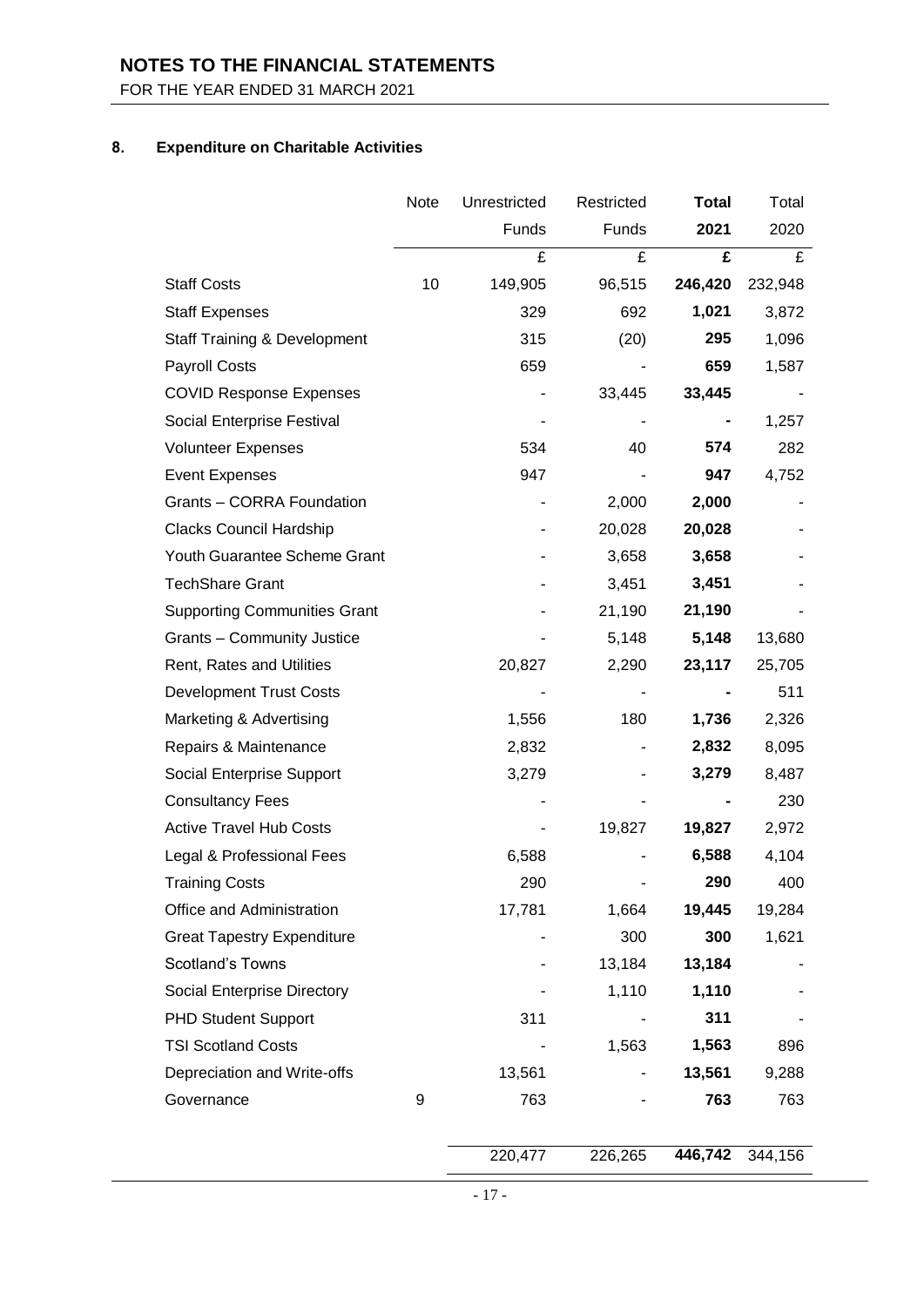FOR THE YEAR ENDED 31 MARCH 2021

### **9. Governance Costs**

|                            | Unrestricted | Restricted   | <b>Total</b> | Total |
|----------------------------|--------------|--------------|--------------|-------|
|                            | Funds        | <b>Funds</b> | 2021         | 2020  |
|                            | £            | £            | £            | £     |
| <b>AGM</b>                 |              | -            |              |       |
| Independent Examiners Fees | 750          | ٠            | 750          | 750   |
| <b>Trustees Meetings</b>   |              | ۰            |              |       |
| <b>Filing Fees</b>         | 13           |              | 13           | 13    |
|                            | 763          |              | 763          | 763   |

### **10. Staff Costs and Key Management**

| <b>Total</b>                                                 | Total                   |
|--------------------------------------------------------------|-------------------------|
| 2021                                                         | 2020                    |
|                                                              | £<br>£                  |
| 228,341<br>Salaries and wages                                | 219,210                 |
| 11,963<br>Employer's national insurance                      | 7,877                   |
| 6,116<br>Employer' pension contributions                     | 5,861                   |
| 246,420                                                      | 232,948                 |
| No employee<br>received remuneration in excess of<br>£60,000 |                         |
| 2021<br>Average number of employees                          | 2020                    |
| <b>Charitable Activities</b>                                 | 12<br>$12 \overline{ }$ |

### **Pension Contributions**

The charity operates a defined contribution salary sacrifice pension scheme. The assets of the scheme are held separately from those of the charity in an independently administered fund. The employer's pension costs represent contributions payable by the charity to the fund**.**

### **Key Management**

In the opinion of the trustees there is one member of key management – the Chief Officer & Business Manager. The total employee benefits of this post were £41,818 for the year ended 31<sup>st</sup> March 2021 (2020: £41,200).

### **Grants Paid to Organisations**

A number of the grants paid to organisations during the year include an element of staff costs. The hours charged to these grants are included in the staff costs figures and are not included in the expenditure figures for the individual grants shown under restricted funds in note 8.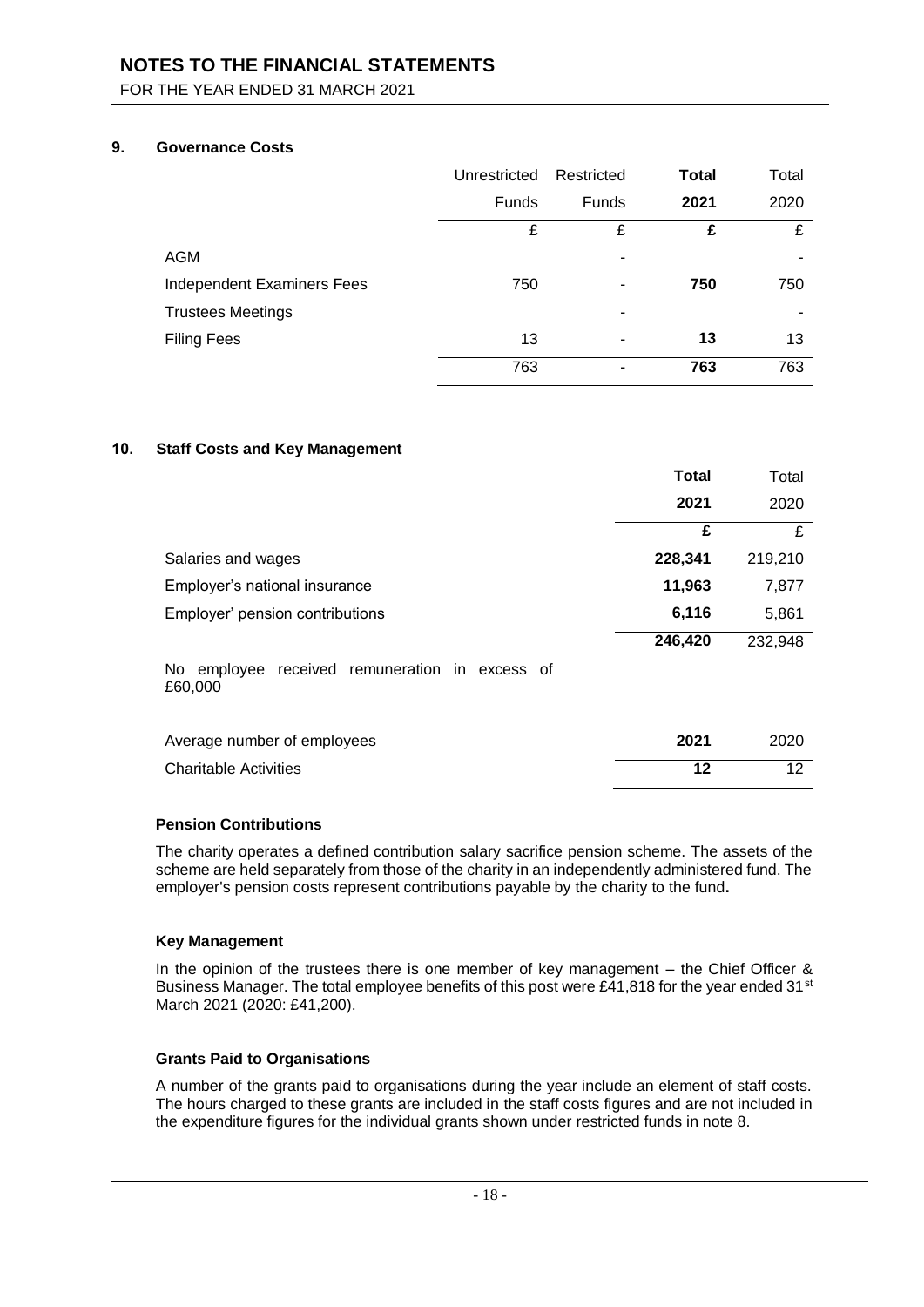FOR THE YEAR ENDED 31 MARCH 2021

### **11. Tangible Assets**

|                       | Tenant's     | IT        | Office    | <b>Total</b> |
|-----------------------|--------------|-----------|-----------|--------------|
|                       | Improvements | Equipment | Equipment | 2021         |
| <b>Cost</b>           | £            | £         | £         | £            |
| As at 01 April 2020   | 8,021        | 16,907    | 15,830    | 40,758       |
| Additions             |              | 244       |           | 244          |
| <b>Disposals</b>      | (8,021)      | (17, 151) | (15, 830) | (41,002)     |
| As at 31 March 2021   |              |           |           |              |
|                       |              |           |           |              |
| <b>Depreciation</b>   |              |           |           |              |
| As at 01 April 2020   | 2,096        | 13,232    | 12,113    | 27,441       |
| Disposals             | (2,896)      | (14, 334) | (13,696)  | (30, 926)    |
| Charge for year       | 800          | 1,102     | 1,583     | 3,485        |
| As at 31 March 2021   | ۰            | ۰         |           |              |
|                       |              |           |           |              |
| <b>Net Book Value</b> |              |           |           |              |
| As at 01 April 2020   | 5,925        | 3,675     | 3,717     | 13,317       |
| As at 31 March 2021   |              |           |           |              |

The charity vacated its offices at the end of December 2020. The net book value of the tenant's improvements was therefore written-off at the year-end. A decision was also made to write-off the remaining book value of the office equipment, due to its age.

Due to the Covid pandemic, staff worked from home during the financial year. Much of the existing IT equipment proved inadequate for this task and a number of laptops and pc's failed or operated very slowly. A decision was therefore taken to write-off the net book value of the IT equipment at the year-end as it had become technically obsolete.

### **12. Debtors**

|                      | <b>Total</b> | Total  |
|----------------------|--------------|--------|
|                      | 2021         | 2020   |
|                      | £            | £      |
| <b>Trade Debtors</b> | 34,718       | 27,651 |
| Prepayments          | 3,371        | 1,564  |
|                      | 38,089       | 29,215 |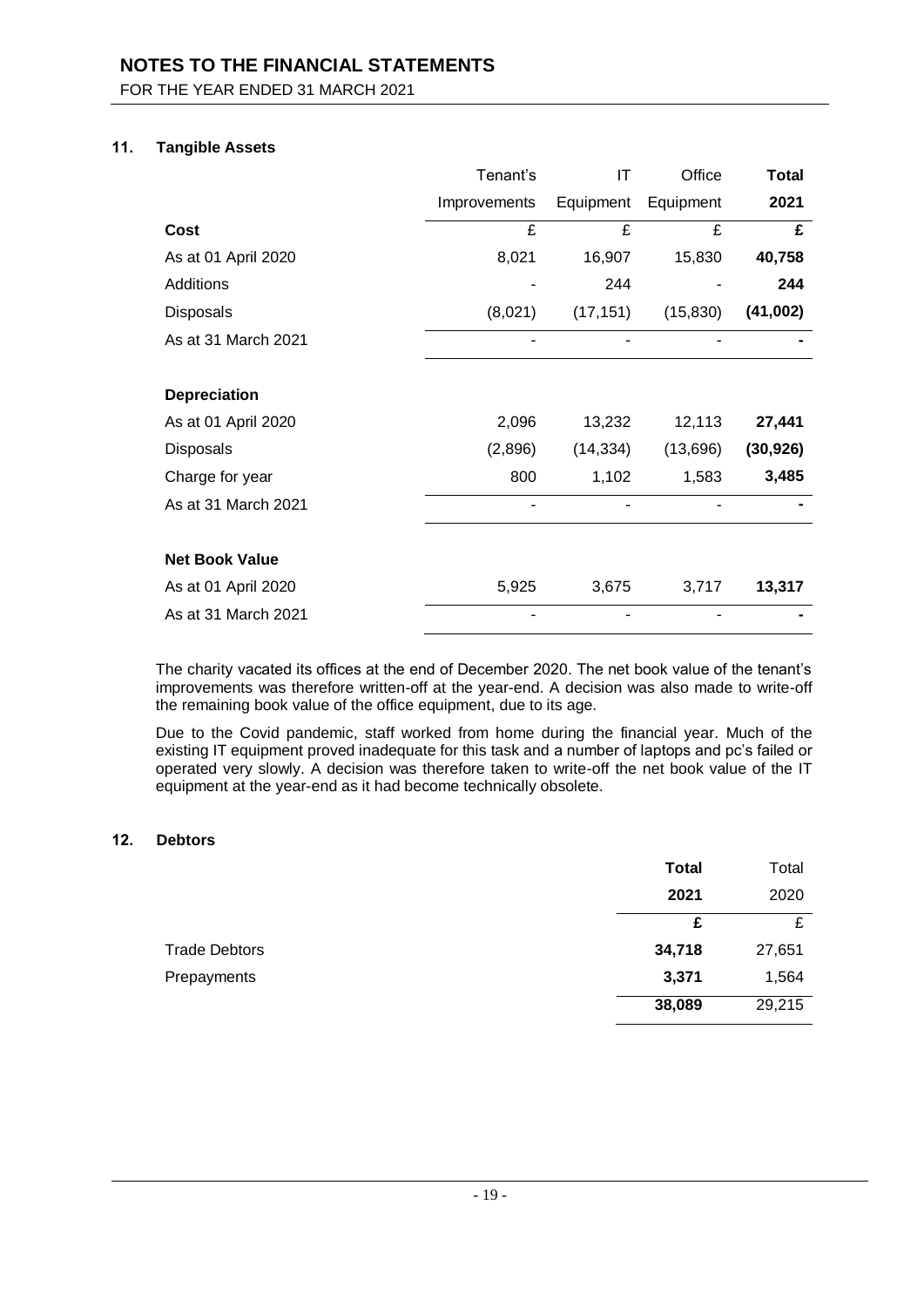FOR THE YEAR ENDED 31 MARCH 2021

## **13. Cash at Bank and in Hand**

|                     | <b>Total</b> | Total  |
|---------------------|--------------|--------|
|                     | 2021         | 2020   |
|                     | £            | £      |
| Bank - current      | 80,922       | 52,231 |
| Bank - credit union | 1,239        | 219    |
| Cash                | 76           | 304    |
| Salary Account      | 4,390        | 1,370  |
| Soldo Debit Card    | 820          | ۰      |
|                     | 87,447       | 54,124 |

## **14. Creditors (falling due within one year)**

|                        | <b>Total</b>   | Total  |
|------------------------|----------------|--------|
|                        | 2021           | 2020   |
|                        | £              | £      |
| <b>HMRC</b>            | 3,767          | 3,715  |
| Pension                | 1,718          | 2,899  |
| <b>Trade Creditors</b> | 26,836         | 3,844  |
| Karen Strang Book Fund | 1,041          | ۰      |
| IE Fee                 | 750            | 750    |
| Accruals               | $\blacksquare$ | 1,430  |
|                        | 34,112         | 12,638 |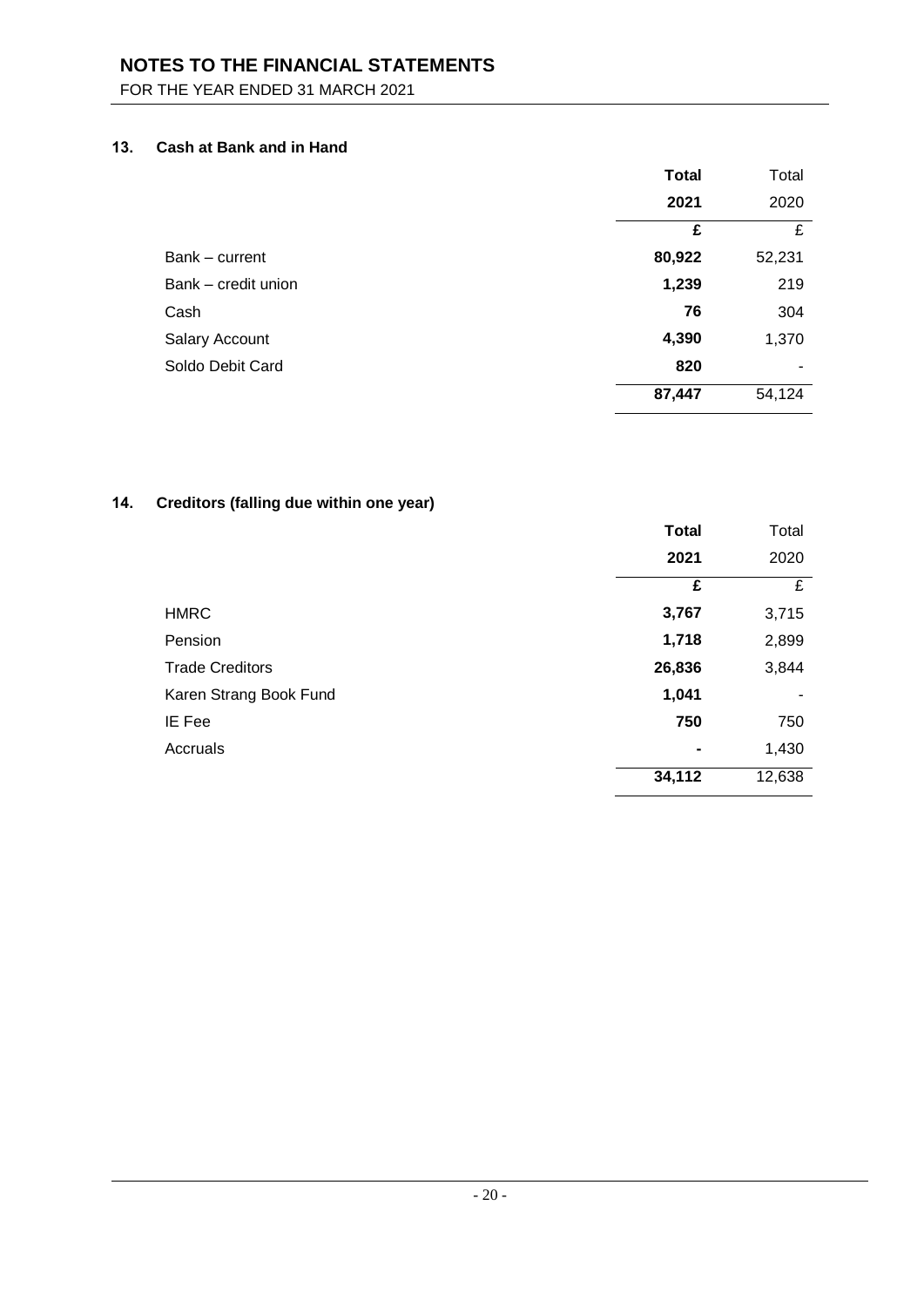FOR THE YEAR ENDED 31 MARCH 2021

## **15. Movements in Funds**

|                                                                  | As at    | Incoming         | Outgoing   |                  | As at    |
|------------------------------------------------------------------|----------|------------------|------------|------------------|----------|
|                                                                  | 31/03/20 | <b>Resources</b> | Resources  | <b>Transfers</b> | 31/03/21 |
|                                                                  |          |                  |            |                  |          |
| <b>Unrestricted funds</b>                                        | £        | £                | £          | £                | £        |
| General fund                                                     | 61,487   | 229,211          | (220, 477) | (1,502)          | 68,719   |
|                                                                  | 61,487   | 229,211          | (220, 477) | (1,502)          | 68,719   |
|                                                                  |          |                  |            |                  |          |
| <b>Restricted funds</b>                                          |          |                  |            |                  |          |
| <b>NHS Health and Social Care</b>                                |          | 38,781           | (38, 781)  |                  |          |
| National Lottery Community<br>Fund                               | 6,996    | 25,000           | (17, 249)  |                  | 14,747   |
| Towns<br>Scotland's<br>Partnership                               |          | 12,115           | (13, 184)  | 1,069            |          |
| Alliance                                                         | 1,860    | 1,260            | (3, 120)   |                  |          |
| SCVO - CJS                                                       | 2,877    | 7,692            | (10, 569)  |                  |          |
| <b>Community Justice</b>                                         | 5,725    |                  | (5, 725)   |                  |          |
| Heritage Lottery                                                 | 3,902    |                  | (3,902)    |                  |          |
| Clacks Council Hardship                                          |          | 20,028           | (20, 028)  |                  |          |
| <b>COVID Response</b>                                            |          | 45,157           | (45, 157)  |                  |          |
| <b>CORRA Foundation</b>                                          |          | 2,000            | (2,000)    |                  |          |
| Keep Scotland Beautiful                                          |          | 17,844           | (19, 827)  |                  | (1,983)  |
| <b>Festival Funding</b>                                          | (433)    |                  |            | 433              |          |
| <b>Agnes Hunter</b>                                              |          | 3,930            | (2,328)    |                  | 1,602    |
| <b>Sustainable Food Places</b>                                   |          | 2,000            |            |                  | 2,000    |
| Clacks Council<br>Youth<br>$\overline{\phantom{a}}$<br>Guarantee |          | 11,940           | (6, 168)   |                  | 5,772    |
| Social Enterprise<br>FV -<br><b>Directory</b>                    |          | 4,500            | (3,072)    |                  | 1,428    |
| Kingdom Housing                                                  |          | 500              |            |                  | 500      |
| Lottery<br>Supporting<br>Communities (TechShare)                 |          | 32,190           | (33, 551)  |                  | (1, 361) |
| <b>TSI Scotland</b>                                              | 1,604    |                  | (1,604)    |                  |          |
|                                                                  | 22,531   | 224,937          | (226, 265) | 1,502            | 22,705   |
| <b>Funds of the charity</b>                                      | 84,018   | 454,148          | (446, 742) |                  | 91,424   |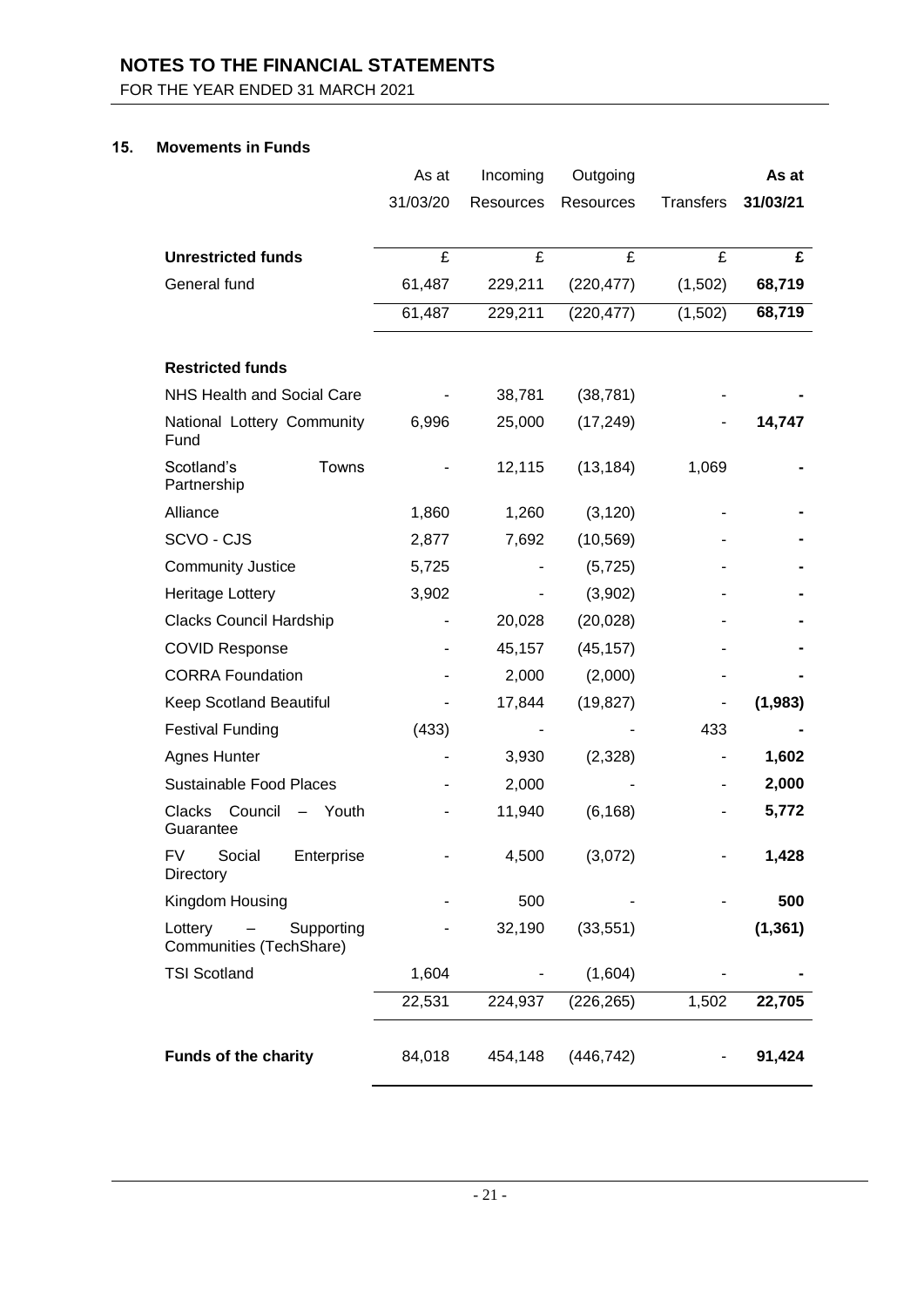FOR THE YEAR ENDED 31 MARCH 2021

## **16. Purpose of Funds**

| <b>General Fund</b>                   | Unrestricted funds that can be expended at the discretion of the<br>trustees in furtherance of the objects of the charity                                                                      |
|---------------------------------------|------------------------------------------------------------------------------------------------------------------------------------------------------------------------------------------------|
| <b>NHS Health and Social Care</b>     | Funding received from Clackmannanshire Health and Social<br>Care Partnership towards the costs of the Integration<br>Engagement Officer post.                                                  |
| National Lottery Community Fund       | Funding for the Communities Development Officer by the<br>National Lottery Community Fund.                                                                                                     |
| Scotland's Towns Partnership          | Funding for Covid recovery activities in non-business<br>improvement areas.                                                                                                                    |
| Alliance                              | To develop a Community Health Champion programme in<br>conjunction with SVE and with Forth Valley College delivering<br>the Public Health certificate.                                         |
| SCVO-CJS                              | Funding received from SCVO for Community Jobs Scotland<br>scheme.                                                                                                                              |
| <b>Community Justice</b>              | Community Justice Strategic Partnership Transition Fund is<br>funding towards third sector organisations, support, research<br>and participation by CTSI and other third sector organisations. |
| Heritage Lottery                      | Funding received towards the costs of producing new<br>Clackmannanshire Tapestries - stitching, groups and historical<br>talks.                                                                |
| Clacks Council Hardship               | Funding received to support families and communities suffering<br>from hardship as a result of the COVID pandemic.                                                                             |
| <b>COVID Response</b>                 | Funding from the Scottish Government to assist the third sector<br>in responding to the COVID pandemic.                                                                                        |
| <b>CORRA Foundation</b>               | Funding to support the community groups Covid-19 response.                                                                                                                                     |
| Keep Scotland Beautiful               | Funding for the purchase of electric assisted bicycles and<br>charging docks for installation at Alloa's Active Travel Hub<br>development.                                                     |
| <b>Agnes Hunter Foundation</b>        | Funding towards the Volunteer Development Assistant to<br>provide Youth Volunteering programme with Education CLD.                                                                             |
| Sustainable Food Places               | Funding towards the development work of Clacks Good Food.                                                                                                                                      |
| <b>Clacks Council Youth Guarantee</b> | Funding to support employability outcomes for young people.                                                                                                                                    |
| <b>FV Social Enterprise Directory</b> | Funding from Scotland's Towns Partnership to allow the<br>production of an online directory of social enterprises in the<br>Forth Valley area.                                                 |
| Kingdom Housing                       | Funding from Kingdom Housing towards the costs of CTSI's<br>annual Volunteer Awards Ceremony.                                                                                                  |
| Lottery - Supporting Communities      | Provided for digital device support and training to improve<br>digital training. (TechShare)                                                                                                   |
| <b>TSI Scotland</b>                   | Funding to allow the creation of marketing and exhibition<br>materials for the new TSI Scotland Network.                                                                                       |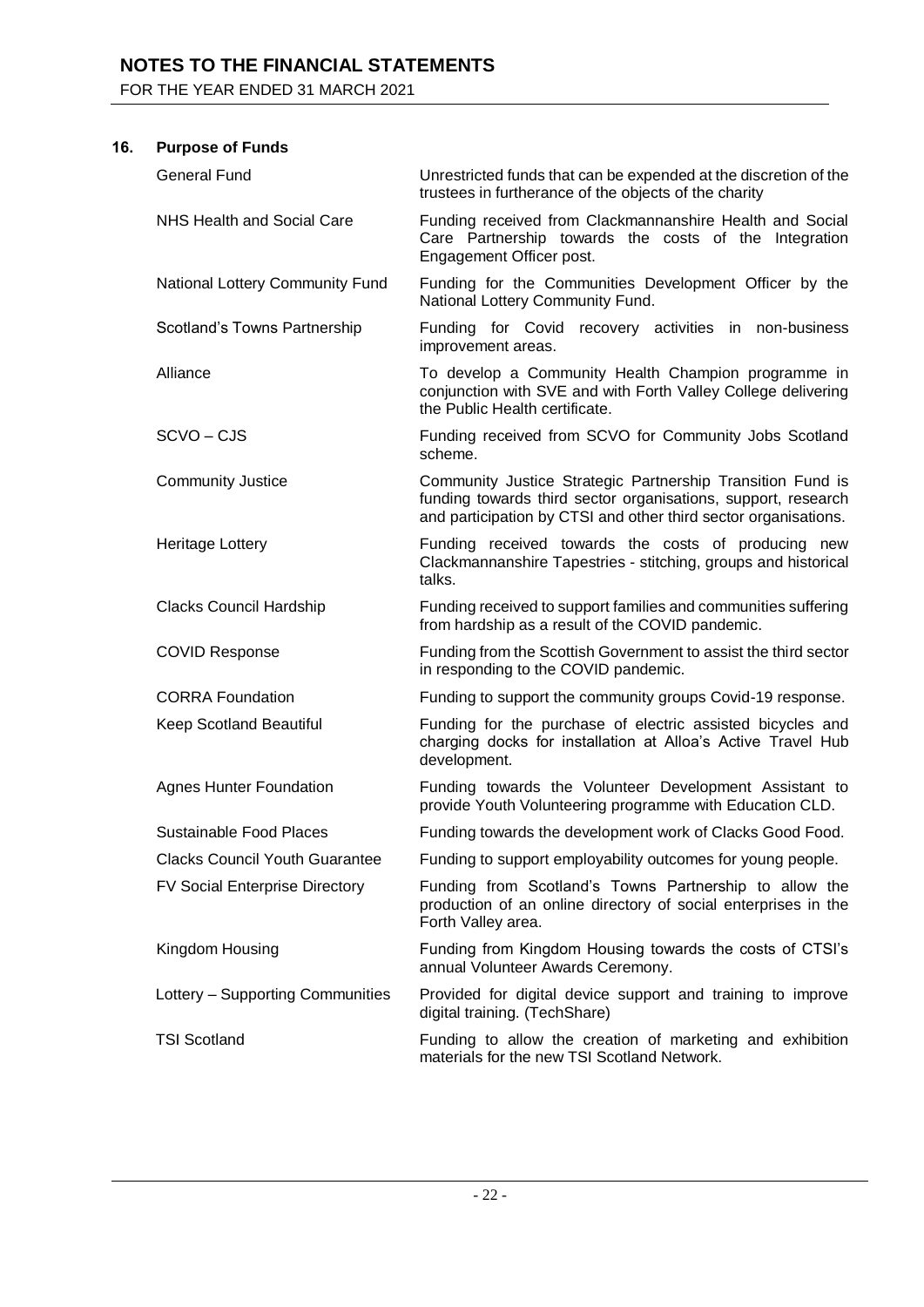### **17. Transfers of Funds**

Expenditure relating to the Scotland's Towns grant exceeded funding by £1,069. This overspend was transferred to the general fund at the year-end.

An overspend on Festival Funding, brought forward at 1 April 2020, was transferred to the general fund to write-off the balance at the year-end.

Expenditure on the TechSare element of the Lottery – Supporting Communities grant exceeded funding by £1,361 in the year. However, the charity has been awarded Lottery funding to continue the project into 2021/22. The overspend in the year was therefore allowed to be carrier forward.

.

## **18. Comparative SoFA Per Fund**

|                                 | <b>Unrestricted Funds</b> |         | <b>Restricted Funds</b> |         |
|---------------------------------|---------------------------|---------|-------------------------|---------|
|                                 | 2021                      | 2020    | 2021                    | 2020    |
|                                 | £                         | £       | £                       | £       |
| Income from:                    |                           |         |                         |         |
| Donations                       | 214,912                   | 205,932 | 224,937                 | 127,224 |
| <b>Charitable Activities</b>    | 3,370                     | 5,980   |                         |         |
| <b>Other Trading Activities</b> | 770                       | 660     |                         |         |
| Investments                     | 10,159                    | 12,983  |                         |         |
|                                 | 229,211                   | 225,555 | 224,937                 | 127,224 |
| <b>Expenditure on:</b>          |                           |         |                         |         |
| Raising funds                   |                           |         |                         |         |
| <b>Charitable Activities</b>    | 220,477                   | 227,135 | 226,265                 | 117,021 |
|                                 | 220,477                   | 227,135 | 226,265                 | 117,021 |
| Net income/(expenditure)        | 8,734                     | (1,580) | (1, 328)                | 10,203  |
| <b>Transfers Between Funds</b>  | (1,502)                   |         | 1,502                   |         |
| <b>Reconciliation of funds</b>  |                           |         |                         |         |
| <b>Total Funds B/Fwd</b>        | 61,487                    | 63,067  | 22,531                  | 12,328  |
| <b>Total Funds C/Fwd</b>        | 68,719                    | 61,487  | 22,705                  | 22,531  |